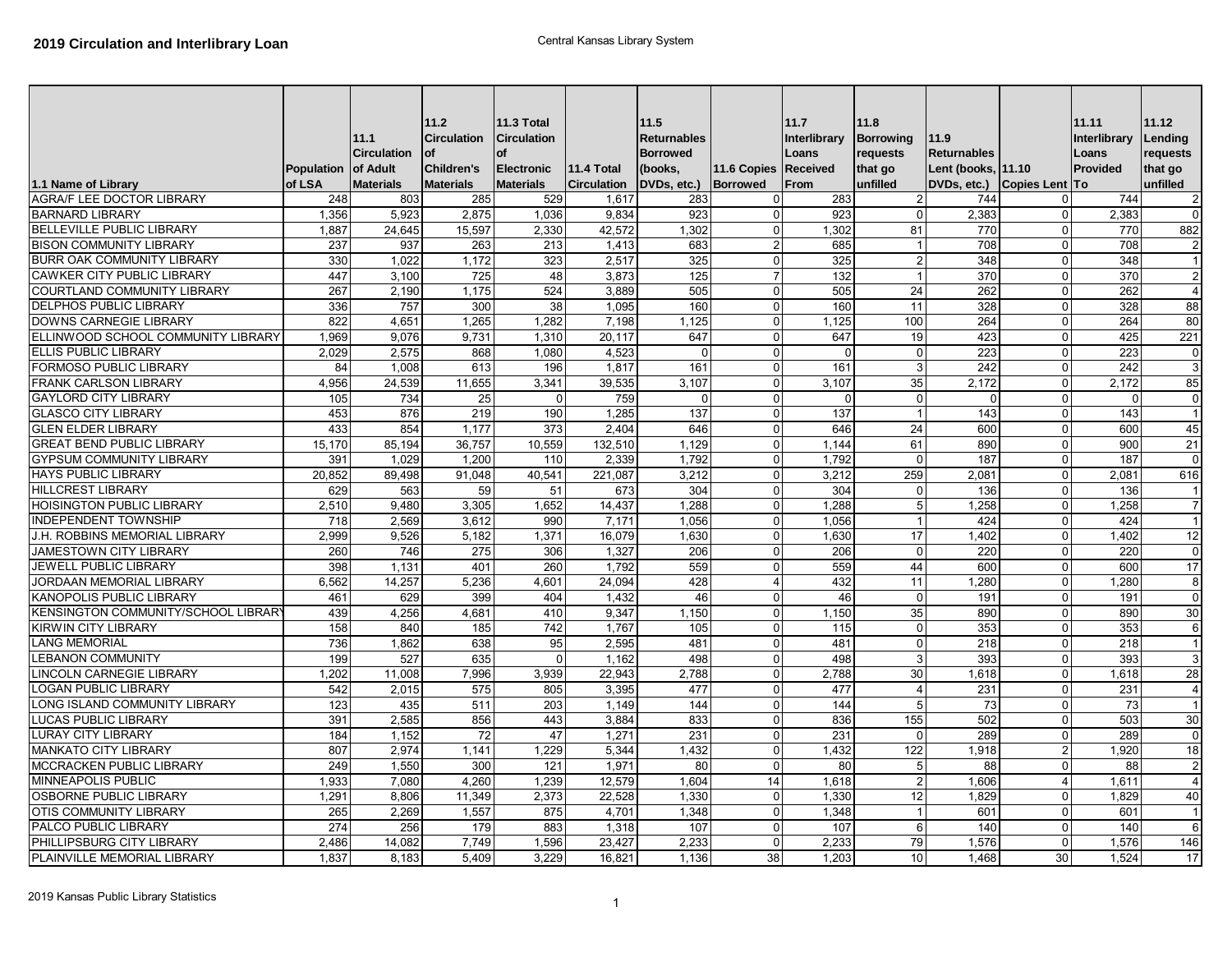| <b>PORT LIBRARY</b>                 | 3.726            | 16.136  | 7,013   | .825   | 24.974  | 994   |    | 994   |        | 451   | 451   | 243   |
|-------------------------------------|------------------|---------|---------|--------|---------|-------|----|-------|--------|-------|-------|-------|
| <b>RAE HOBSON MEMORIAL LIBRARY</b>  | 108 <sub>1</sub> | 183     |         |        | 247     | 367   |    | 367   | $\sim$ | 455   | 455   | 10    |
| <b>RANDALL PUBLIC LIBRARY</b>       | 62               | 295     | 249     |        | 545     |       |    |       |        | 328   | 328   |       |
| <b>RANDOLPH-DECKER PUB. LIB.</b>    | 652              | 1,899   | 964     | 395    | 3.258   | 183   |    | 183   |        | 357   | 357   | 18    |
| <b>RUSSELL PUBLIC LIBRARY</b>       | 4,463            | 13.536  | 5,403   | .947   | 20.886  | 1,915 |    | 1,915 | 124    | 3.729 | 3,729 | 154   |
| <b>SALINA PUBLIC LIBRARY</b>        | 46.716           | 304.118 | 122.936 | 52.490 | 479.544 | 2,048 | 10 | 2.067 | 154    | 3,216 | 3,219 | 2,075 |
| <b>SCANDIA CITY LIBRARY</b>         | 345              | .159    | 1.062   | 355    | 2.576   | 129   |    | 129   |        | 509   | 509   | 21    |
| <b>ISMITH CENTER PUBLIC LIBRARY</b> | .581             | 10.723  | 2.032   | 938    | 13.693  | 509   |    | 531   |        | 340   | 358   | 64    |
| <b>STOCKTON</b>                     | .280             | 7,225   | 5.027   | 621    | 12.873  | 1.038 |    | 1,038 |        | 1,131 | 1,131 | -51   |
| <b>SUNSHINE CITY LIBRARY</b>        | 123 <sub>1</sub> | 602     | 152     | .204   | 1,958   | 370   |    | 370   |        | 147   | 147   |       |
| <b>ISYLVAN GROVE PUBLIC LIBRARY</b> | 272              | 5,065   | 4.820   | 461    | 10.346  | 2,033 |    | 2,034 |        | 1,067 | 1,068 |       |

2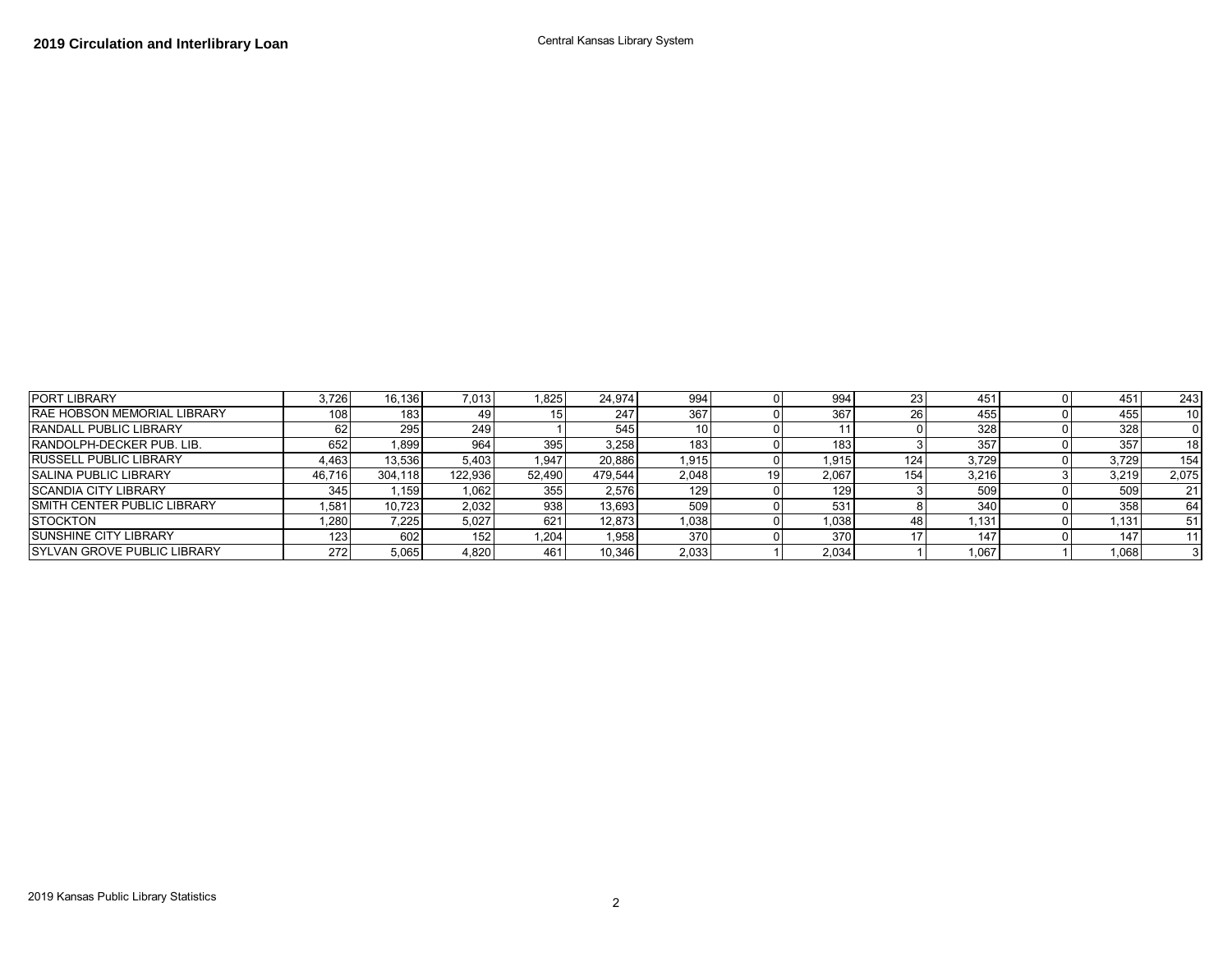|                                        |                     |                  | 11.2               | 11.3 Total            |             | 11.5                 |                      | 11.7         | 11.8           | 11.9               |                | 11.11                | 11.12          |
|----------------------------------------|---------------------|------------------|--------------------|-----------------------|-------------|----------------------|----------------------|--------------|----------------|--------------------|----------------|----------------------|----------------|
|                                        |                     | 11.1             | <b>Circulation</b> | Circulation           |             | <b>Returnables</b>   |                      | Interlibrary | Borrowing      | <b>Returnables</b> |                | Interlibrary Lending |                |
|                                        |                     | Circulation of   |                    | of                    |             | <b>Borrowed</b>      |                      | Loans        | requests       | Lent               | 11.10          | Loans                | requests       |
|                                        | Population of Adult |                  | Children's         | Electronic 11.4 Total |             | (books,              | 11.6 Copies Received |              | that go        | (books,            | <b>Copies</b>  | Provided             | that go        |
| 1.1 Name of Library                    | of LSA              | <b>Materials</b> | <b>Materials</b>   | <b>Materials</b>      | Circulation | DVDs, etc.) Borrowed |                      | From         | unfilled       | DVDs, etc.) Lent   |                | <b>To</b>            | unfilled       |
| AMERICUS TOWNSHIP LIBRARY              | 1.777               | 4,407            | 3,559              | 234                   | 8.200       | 238                  | $\Omega$             | 238          | 34             | 216                | $\Omega$       | 216                  | 32             |
| <b>AXTELL PUBLIC LIBRARY</b>           | 401                 | 737              | 516                | 261                   | 1,514       | 15                   | $\Omega$             | 15           |                | $\Omega$           | $\Omega$       | $\Omega$             | $\mathbf 0$    |
| <b>BEATTIE PUBLIC LIBRARY</b>          | 189                 | 611              | 305                | $\Omega$              | 916         | $\Omega$             | $\Omega$             | $\Omega$     | $\Omega$       | $\Omega$           | $\Omega$       | $\Omega$             | $\Omega$       |
| <b>BLUE RAPIDS PUBLIC LIBRARY</b>      | 963                 | 2,343            | 1,902              | $\Omega$              | 4,245       | 526                  | $\Omega$             | 526          | 12             | 285                | $\Omega$       | 285                  | 76             |
| <b>BURNS PUBLIC LIBRARY</b>            | 208                 | 451              | 1,593              | 1,062                 | 3,106       | 9                    | $\Omega$             | 9            | $\overline{2}$ | $\Omega$           | $\Omega$       | $\Omega$             | $\Omega$       |
| CHAPMAN PUBLIC LIBRARY                 | 1,357               | 7,304            | 861                | 139                   | 8,304       | 32                   | $\Omega$             | 32           | 13             | 32                 | $\Omega$       | 32                   | 64             |
| CLAY CENTER CARNEGIE LIBRARY           | 3,989               | 29,139           | 24,078             | 2,647                 | 55,864      | 640                  | $\Omega$             | 640          | 88             | 771                | $\overline{2}$ | 773                  | 62             |
| <b>CLIFTON PUBLIC LIBRARY</b>          | 515                 | 963              | 1,018              | 952                   | 2,933       | 51                   | $\Omega$             | 51           | 31             | 51                 | $\overline{0}$ | 51                   | 134            |
| <b>BURNLEY MEMORIAL/Falls Township</b> | 1.066               | 2.450            | 597                | $\Omega$              | 3.047       | $\Omega$             | $\Omega$             | $\Omega$     | $\Omega$       | $\Omega$           | $\Omega$       | $\Omega$             | $\Omega$       |
| COUNCIL GROVE PUBLIC LIBRARY           | 2.079               | 16.902           | 7.369              | 2.691                 | 26.962      | 1.240                | $\mathbf 0$          | 1.240        | 555            | 751                | $\mathbf{0}$   | 751                  | 166            |
| DOROTHY BRAMLAGE PUBLIC LIBRARY        | 32,594              | 51,055           | 46,105             | 9,269                 | 106,429     | 1,437                | $\Omega$             | 1,437        | 232            | 1,185              | $\mathbf{0}$   | 1,185                | 285            |
| <b>DWIGHT PUBLIC LIBRARY</b>           | 255                 | 849              | 92                 | $\overline{7}$        | 948         | 20                   | $\Omega$             | 20           | $\Omega$       | $\Omega$           | $\Omega$       | $\Omega$             | 0              |
| ELM CREEK TOWNSHIP LIBRARY             | 284                 | 441              | 293                | 545                   | 1.279       | 67                   | $\Omega$             | 67           | $\Omega$       | $\Omega$           | $\mathbf 0$    | $\Omega$             | $\mathbf 0$    |
| <b>EMPORIA PUBLIC LIBRARY</b>          | 29,552              | 109,758          | 40,600             | 17,188                | 167,546     | 3,979                | 4                    | 3,983        | 362            | 2,287              | $\mathbf{0}$   | 2,288                | 1,268          |
| ENTERPRISE PUBLIC LIBRARY              | 794                 | 207              | 1.604              | 8                     | 1.819       | 18                   | $\Omega$             | 18           | 44             | 94                 | $\mathbf 0$    | 94                   | 113            |
| <b>FLORENCE PUBLIC LIBRARY</b>         | 438                 | 1,139            | 124                | 199                   | 1,462       | 3,000                | 430                  | 3,430        | $\Omega$       | 300                | $\Omega$       | 300                  | 0              |
| FRANKFORT CITY LIBRARY                 | 695                 | 5,565            | 4,998              | 333                   | 10.896      | 772                  | 58                   | 833          | 3              | 762                | 18             | 782                  | $\overline{2}$ |
| <b>GOESSEL PUBLIC LIBRARY</b>          | 501                 | 2.740            | 5.112              | 358                   | 8.210       | 25                   | $\mathbf 0$          | 27           | $\Omega$       | 21                 | $\mathbf 0$    | 21                   | $\mathbf 0$    |
| <b>HANOVER PUBLIC</b>                  | 651                 | 3.844            | 5,219              | 1,475                 | 10,538      | 721                  | $\Omega$             | 721          | 109            | 419                | $\Omega$       | 419                  | 71             |
| HARTFORD/ELMENDARO TOWNSHIP            | 929                 | 14,000           | 5.101              | 1.258                 | 20.359      | 550                  | $-1$                 | 549          | 75             | 350                | 1.500          | 1,850                | 25             |
| <b>HERINGTON PUBLIC LIBRARY</b>        | 2.304               | 9.605            | 3.927              | 967                   | 14.499      | 884                  | $\Omega$             | 884          | 40             | 491                | $\Omega$       | 491                  | 270            |
| HILLSBORO PUBLIC LIBRARY               | 2,834               | 12,054           | 32,531             | 4,097                 | 48,682      | 52                   | $\mathbf 0$          | 52           | 154            | 513                |                | 514                  | 93             |
| <b>HOPE COMMUNITY LIBRARY</b>          | 334                 | 662              | 566                | 49                    | 1,277       | 46                   | $\Omega$             | 46           | 10             | 30                 | $\Omega$       | 30                   | 25             |
| LEONARDVILLE CITY LIBRARY              | 436                 | 617              | 111                |                       | 735         | $\overline{7}$       | $\Omega$             | 7            | $\Omega$       | 28                 | $\Omega$       | 28                   | 0              |
| LYON COUNTY LIBRARY DIST. #1           | 1.148               | 1.235            | 462                | 219                   | 1.916       | 58                   | $\Omega$             | 58           | $\Omega$       | 47                 | $\mathbf 0$    | 49                   | 3              |
| MANHATTAN PUBLIC LIBRARY               | 54.959              | 321.431          | 373.777            | 80.779                | 775.987     | 4.122                | 6                    | 4.128        | 328            | 3.045              | $\mathbf{0}$   | 3.045                | 208            |
| <b>MARION CITY LIBRARY</b>             | 1,787               | 16,909           | 13,609             | 2,385                 | 32,903      | 104                  | $\Omega$             | 104          | 10             | 203                | $\Omega$       | 203                  | 30             |
| MARYSVILLE PUBLIC LIBRARY              | 3.268               | 16.486           | 22,305             | 4.284                 | 43.075      | 1,512                | $\Omega$             | 1,512        | 39             | 971                | $\mathbf 0$    | 971                  | 77             |
| PEABODY TOWNSHIP LIBRARY               | 1,297               | 1.294            | 387                | 673                   | 2,354       | 80                   | $\Omega$             | 80           | 72             | 66                 | $\Omega$       | 66                   | 19             |
| POTTAWATOMIE WABAUNSEE REGIONAL LIE    | 26,409              | 26,851           | 26,335             | 6,235                 | 59.421      | 2.678                | $\Omega$             | 2.678        | 232            | 2,681              | $\overline{0}$ | 2.681                | 370            |
| RILEY CITY LIBRARY                     | 954                 | 859              | 2.543              | 74                    | 3.476       | 195                  | $\Omega$             | 195          | 29             | 51                 | $\Omega$       | 51                   | $\overline{2}$ |
| <b>SOLOMON PUBLIC LIBRARY</b>          | 1,015               | 1.036            | 1,561              | 127                   | 2,724       | 23                   | $\Omega$             | 23           | $\Omega$       | 5                  | $\Omega$       | 5                    | 0              |
| <b>VERMILLION PUBLIC LIBRARY</b>       | 102                 | 510              | 480                | 0                     | 990         | 1,244                | 0                    | 1.244        | $\Omega$       | $\mathbf 0$        | $\mathbf 0$    | $\mathbf 0$          | $\mathbf 0$    |
| WAKEFIELD PUBLIC LIBRARY               | 932                 | 3,665            | 1,982              | 33                    | 5,680       | 98                   | $\Omega$             | 100          | 22             | 95                 | $\mathbf 0$    | 95                   | 5              |
| <b>WAMEGO PUBLIC LIBRARY</b>           | 4.762               | 18,282           | 23,178             | 6.107                 | 47.567      | 2.085                | $\Omega$             | 2,085        | 654            | 1.066              | $\mathbf 0$    | 1.066                | 258            |
| <b>WASHINGTON PUBLIC LIBRARY</b>       | 1.062               | 6.067            | 2.663              | 2.653                 | 11.383      | 235                  | $\Omega$             | 235          | 26             | 224                | $\Omega$       | 224                  | 76             |
| WATERVILLE PUBLIC LIBRARY              | 639                 | 4,376            | 1,689              | 225                   | 6,290       | 159                  | 0                    | 159          | 48             | 204                | $\Omega$       | 204                  | 81             |
| WHITE CITY PUBLIC LIBRARY              | 569                 | 1.965            | 344                | $\mathbf 0$           | 2.309       | 30                   | $\mathbf 0$          | 30           | $\Omega$       | $\mathbf{0}$       | $\mathbf 0$    | $\mathbf 0$          | $\overline{0}$ |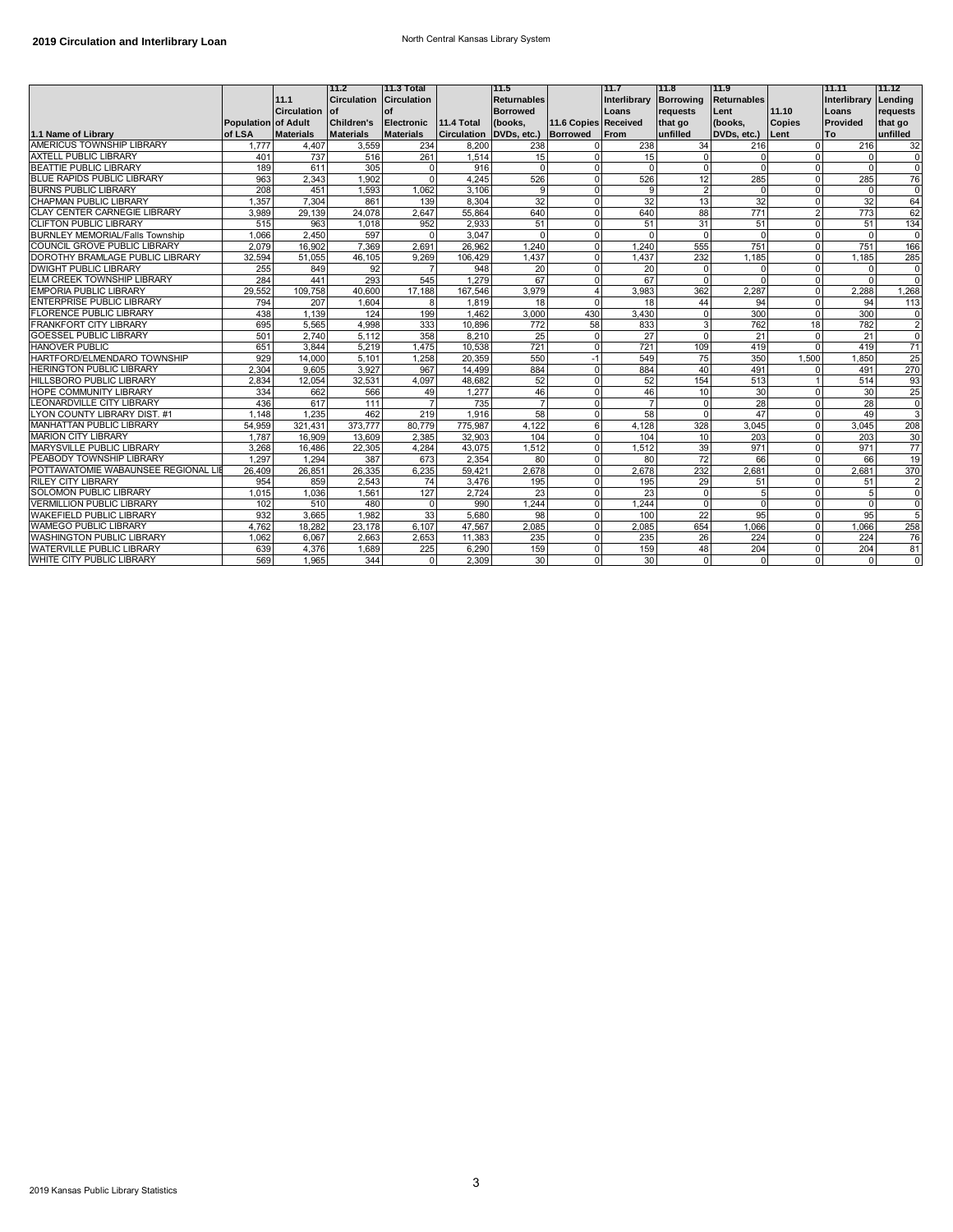|                                                                   |                            |                            | 11.2                           | 11.3 Total                |                              | 11.5                 |                               | 11.7             | 11.8                 | 11.9                 |                               | 11.11            | 11.12          |
|-------------------------------------------------------------------|----------------------------|----------------------------|--------------------------------|---------------------------|------------------------------|----------------------|-------------------------------|------------------|----------------------|----------------------|-------------------------------|------------------|----------------|
|                                                                   |                            | 11.1                       | <b>Circulation Circulation</b> |                           |                              | <b>Returnables</b>   |                               | Interlibrary     | <b>Borrowing</b>     | <b>Returnables</b>   |                               | Interlibrary     | Lending        |
|                                                                   |                            | <b>Circulation</b>         | lof                            | of                        |                              | <b>Borrowed</b>      |                               | Loans            | reauests             | Lent                 | 11.10                         | Loans            | requests       |
|                                                                   | <b>Population of Adult</b> |                            | <b>Children's</b>              | Electronic                | 11.4 Total                   | (books,              | 11.6 Copies Received          |                  | that go              | (books,              | <b>Copies</b>                 | <b>Provided</b>  | that go        |
| 1.1 Name of Library<br><b>BALDWIN CITY LIBRARY</b>                | of LSA<br>4,691            | <b>Materials</b><br>24,268 | <b>Materials</b><br>18,616     | <b>Materials</b><br>2,984 | <b>Circulation</b><br>45,868 | DVDs, etc.)<br>5,646 | Borrowed<br>0                 | From<br>5,646    | unfilled<br>$\Omega$ | DVDs, etc.)<br>3.955 | Lent<br>$\Omega$              | To<br>3,955      | unfilled<br>70 |
| <b>BARNES READING ROOM</b>                                        | 492                        | 2,360                      | 2.745                          | 224                       | 5,329                        | 863                  | $\mathbf 0$                   | 863              | $\Omega$             |                      | $\Omega$                      | 1.360            | 0              |
| BASEHOR COMMUNITY LIBRARY, DIST #2, L                             |                            | 76,019                     | 82,517                         | 8,426                     |                              |                      | 10                            | 14,695           | 6                    | 1,360                | $\overline{2}$                |                  | $\overline{4}$ |
| <b>BECK-BOOKMAN LIBRARY</b>                                       | 11,265<br>3,248            | 30.280                     | 15.490                         | 1.138                     | 166,962<br>46.908            | 14,685<br>5,624      | $\overline{4}$                | 5,628            | 3                    | 11,875<br>3,502      | $\overline{0}$                | 11,877<br>3,502  | 42             |
| <b>BERN COMMUNITY LIBRARY</b>                                     | 373                        | 1,999                      | 1,439                          | 122                       | 3,560                        | 457                  | $\mathbf 0$                   | 463              | $\overline{2}$       | 1.090                | $\Omega$                      | 1.092            | 12             |
| BONNER SPRINGS CITY LIBRARY                                       | 7.804                      | 48.710                     | 54,698                         | 9,604                     | 113,012                      | 13,550               | 3                             | 13,553           | 18                   | 16,102               | $\overline{1}$                | 16,104           | 177            |
| BURLINGAME COMMUNITY LIBRARY                                      | 890                        | 9.685                      | 3,436                          | 317                       | 13,438                       | 3.008                | $\mathbf 0$                   | 3.008            | 17                   | 2,231                | $\mathbf{0}$                  | 2,231            | $\overline{0}$ |
| CARBONDALE CITY LIBRARY                                           | 1.377                      | 5.893                      | 1.428                          | 150                       | 7.471                        | 2.022                | 0                             | 2.022            | $\Omega$             | 1.818                | $\Omega$                      | 1.818            | $\overline{0}$ |
| CENTRALIA COMMUNITY LIBRARY                                       | 517                        | 3,400                      | 1,836                          | 97                        | 5,333                        | 514                  | 0                             | 514              | 50                   | 882                  | $\mathbf 0$                   | 882              | 25             |
| CORNING CITY LIBRARY                                              | 163                        | 243                        | 602                            | $\pmb{0}$                 | 845                          | 23                   | $\Omega$                      | 23               | $\overline{7}$       | 492                  | $\mathbf 0$                   | 492              | $\overline{7}$ |
| DELAWARE TOWNSHIP LIBRARY                                         | 1.886                      | 4.467                      | 3,075                          | 233                       | 7,775                        | 3,528                | $\Omega$                      | 3,528            | 18                   | 1.842                | $\Omega$                      | 1.842            | 17             |
| EFFINGHAM COMMUNITY LIBRARY                                       | 521                        | 2,113                      | 1,714                          | 515                       | 4,342                        | 472                  | $\Omega$                      | 472              | 13                   | 1,237                | $\mathbf 0$                   | 1,237            | 12             |
| EUDORA PUBLIC LIBRARY                                             | 7,755                      | 15,710                     | 22,810                         | 6,397                     | 44,917                       | 6,121                | $\mathbf 0$                   | 6,121            | 102                  | 6,121                | $\mathbf{0}$                  | 6,121            | 116            |
| HIAWATHA/MORRILL PUBLIC LIBRARY                                   | 3.134                      | 29.362                     | 27,599                         | 4.313                     | 61,274                       | 8.954                | $\Omega$                      | 8.954            | 30                   | 5.110                | $\Omega$                      | 5.110            | 274            |
| <b>HORTON PUBLIC LIBRARY</b>                                      | 1.688                      | 3.664                      | 1.197                          | 298                       | 5.159                        | 528                  | 0                             | 528              | $\Omega$             | 1.704                | $\overline{0}$                | 1.704            | $\mathbf 0$    |
| JOHNSON COUNTY LIBRARY                                            | 450,146                    | 3,928,246                  | 3,669,978                      | 522,623                   | 8,120,847                    | 181,446              | 178                           | 181,624          | 6,740                | 186,349              | 17                            | 186,366          | 19,588         |
| KANSAS CITY, KANSAS PUBLIC LIBRARY                                | 157.520                    | 651.834                    | 182.473                        | 11.236                    | 845.543                      | 1.813                | 3                             | 1.816            | 238                  | 7.355                | $\overline{4}$                | 7.359            | 7,270          |
| <b>LANSING COMMUNITY LIBRARY</b>                                  | 11,964                     | 23,406                     | 25,730                         | 2.566                     | 51,702                       | 7,749                | 0                             | 7,749            | 44                   | 6,393                | $\mathbf 0$                   | 6,393            | 59             |
| LAWRENCE PUBLIC LIBRARY                                           | 97,286                     | 706,624                    | 363,066                        | 120,669                   | 1,190,359                    | 4,884                | 29                            | 4,913            | 542                  | 6,772                | $\overline{2}$                | 6,774            | 7,687          |
| LEAVENWORTH PUBLIC LIBRARY                                        | 36,062                     | 114,252                    | 82.110                         | 15.821                    | 212,183                      | 19,875               | $\mathbf 0$                   | 19,878           | 89                   | 14,276               | $\mathbf 0$                   | 14,276           | 604            |
| LIBRARY DISTRICT #1, DONIPHAN COUNTY                              | 7.139                      | 21,843                     | 13,056                         | 1.714                     | 36,613                       | 7.626                | 10                            | 7,636            | 130                  | 11.799               | $\Omega$                      | 11.799           | 140            |
| LIBRARY DISTRICT #1, MIAMI COUNTY                                 | 9,107                      | 31,939                     |                                | 13,851                    | 76,976                       | 3,007                | $\Omega$                      | 3,007            | 35                   | 975                  | $\Omega$                      | 975              | 316            |
| LINWOOD COMMUNITY LIBRARY DISTRICT #                              | 4,325                      | 9,350                      | 31,186<br>6.632                | 1,735                     | 17.717                       | 2.723                | $\mathbf 0$                   | 2.723            | 23                   | 4,314                | $\mathbf{0}$                  | 4,314            | 50             |
| <b>LYNDON CARNEGIE LIBRARY</b>                                    | 1.497                      | 9.271                      | 6.763                          | 424                       | 16.458                       | 2.619                | $\Omega$                      | 2.619            | 50                   | 2.934                | $\Omega$                      | 2.934            | 50             |
| MARY COTTON PUBLIC LIBRARY                                        | 2,564                      | 17,671                     | 31,844                         | 2,393                     | 51,908                       | 6,695                | 0                             | 6,695            | $\mathbf 0$          | 6,348                | $\mathbf{0}$                  | 6,348            | 0              |
| MCLOUTH PUBLIC LIBRARY                                            |                            |                            |                                |                           |                              |                      |                               |                  |                      |                      |                               |                  |                |
| MERIDEN-OZAWKIE PUBLIC LIBRARY                                    | 844<br>4.502               | 2.707                      | 2.447                          | 501<br>1.279              | 5.655                        | 744                  | $\mathbf 0$                   | 744              | 26                   | 588                  | $\mathbf 0$<br>$\mathbf{0}$   | 588<br>5.578     | 14<br>150      |
| NORTONVILLE PUBLIC LIBRARY                                        | 905                        | 17.490                     | 15,293<br>3.184                | 388                       | 34,062                       | 5.044<br>717         | 0<br>$\mathbf 0$              | 5,049<br>717     | 27                   | 5,578<br>2.954       | $\Omega$                      | 2.954            | 60             |
| OLATHE PUBLIC LIBRARY                                             |                            | 3,103                      |                                | 152,773                   | 6,675<br>1,513,746           |                      | 0                             |                  | 15<br>30             |                      |                               |                  |                |
| OSAGE CITY PUBLIC LIBRARY                                         | 139,605<br>2.821           | 639,657<br>28.267          | 721,316<br>12.710              | 491                       | 41.468                       | 166,880<br>6.226     | $\mathbf 0$                   | 166,880<br>6.226 | 3                    | 166,894<br>6.794     | $\mathbf 0$<br>$\overline{0}$ | 166,894<br>6.794 | 8,972<br>19    |
| OSAWATOMIE PUBLIC LIBRARY                                         |                            |                            |                                | 702                       | 29,946                       |                      | $\Omega$                      |                  |                      |                      | $\Omega$                      |                  |                |
| OSKALOOSA PUBLIC LIBRARY                                          | 4,266<br>2,136             | 20,618<br>11.521           | 8.626<br>4.838                 |                           |                              | 8,338                | $\mathbf 0$                   | 8,338            | 287<br>116           | 5.693<br>1.729       | $\mathbf{0}$                  | 5.693<br>1,729   | 144<br>3       |
| OTTAWA LIBRARY                                                    | 12.267                     | 62.578                     |                                | 1,720<br>3.881            | 18,079<br>120.227            | 2,590                | $\mathbf 0$                   | 2,590            |                      | 12.839               | $\mathbf{0}$                  | 12.839           | 58             |
| <b>OVERBROOK PUBLIC LIBRARY</b>                                   | 1.022                      | 11,380                     | 53,768<br>6.944                | 590                       | 18,914                       | 13,378<br>2,835      | $\mathbf 0$                   | 13,378<br>2,835  | 69<br>55             | 4.996                | $\overline{0}$                | 4,996            | $\mathbf 0$    |
| PAOLA FREE LIBRARY                                                | 5,670                      | 25,801                     |                                | 2,836                     | 49,850                       |                      | 0                             | 3,472            | 24                   | 4,336                | $\Omega$                      | 4,336            | 72             |
| POMONA COMMUNITY LIBRARY                                          | 821                        | 1.997                      | 21,213<br>1.635                | 469                       | 4.101                        | 3,472<br>568         | $\mathbf 0$                   | 568              | $\Omega$             | 550                  | $\mathbf 0$                   | 550              |                |
| RICHMOND PUBLIC LIBRARY                                           | 458                        | 2,801                      |                                | 356                       |                              | 614                  | $\Omega$                      | 614              | $\Omega$             | 1.622                | $\Omega$                      | 1.622            | 0<br>$\Omega$  |
| ROSSVILLE COMMUNITY LIBRARY                                       |                            |                            | 2,597                          |                           | 5,754                        | 4.081                | $\Omega$                      |                  |                      |                      | $\mathbf{0}$                  |                  | $\overline{4}$ |
| <b>SENECA FREE LIBRARY</b>                                        | 1,896<br>2.052             | 13,358                     | 11,688<br>20.721               | 337                       | 25,383<br>38,800             | 3.081                | $\overline{2}$                | 4,081<br>3.083   | 146<br>6             | 5,876<br>6.830       | $\mathbf{0}$                  | 5,876<br>6.830   | 14             |
| <b>SILVER LAKE LIBRARY</b>                                        | 2.014                      | 15,586<br>6.807            | 10.619                         | 2,493<br>72               | 17,498                       | 3.270                | 0                             | 3.270            | 51                   | 2.772                | $\mathbf{0}$                  | 2.772            | 42             |
|                                                                   |                            |                            |                                |                           |                              |                      |                               |                  |                      |                      |                               |                  |                |
| TONGANOXIE PUBLIC LIBRARY<br>TOPEKA AND SHAWNEE COUNTY PUBLIC LII | 5.524                      | 20.410                     | 16.161                         | 3.764                     | 40,335                       | 6.122                | $\Omega$                      | 6.122            | 70                   | 5,135                | $\mathbf 0$                   | 5,135            | 140            |
| <b>WELLSVILLE CITY LIBRARY</b>                                    | 173.589<br>1.801           | 1.147.786                  | 643.982<br>19.636              | 356.625<br>629            | 2.148.393<br>36.238          | 4.537<br>4.664       | $\overline{7}$<br>$\mathbf 0$ | 4.546<br>4.664   | 756<br>17            | 15.083               | 18<br>ō                       | 15.107           | 15.850<br>20   |
|                                                                   |                            | 15,973                     |                                |                           |                              |                      |                               |                  |                      | 5,159<br>973         | $\mathbf{0}$                  | 5,159<br>973     |                |
| WETMORE PUBLIC LIBRARY                                            | 362                        | 2,439                      | 1,301                          | 432                       | 4,172                        | 1,822                | 0                             | 1,822            | 14                   |                      | $\mathbf{0}$                  |                  | 39             |
| WILLIAMSBURG COMMUNITY LIBRARY                                    | 397                        | 2,978                      | 3,828                          | 149                       | 6,955                        | 984                  | 0                             | 988              | 20                   | 3,675                |                               | 3,679            | 15             |
| WINCHESTER PUBLIC LIBRARY                                         | 1.143                      | 2.752                      | 2,367                          | 537                       | 5.656                        | 1,567                | $\Omega$                      | 1,567            | 5 <sub>l</sub>       | 1.754                | $\Omega$                      | 1.754            | 24             |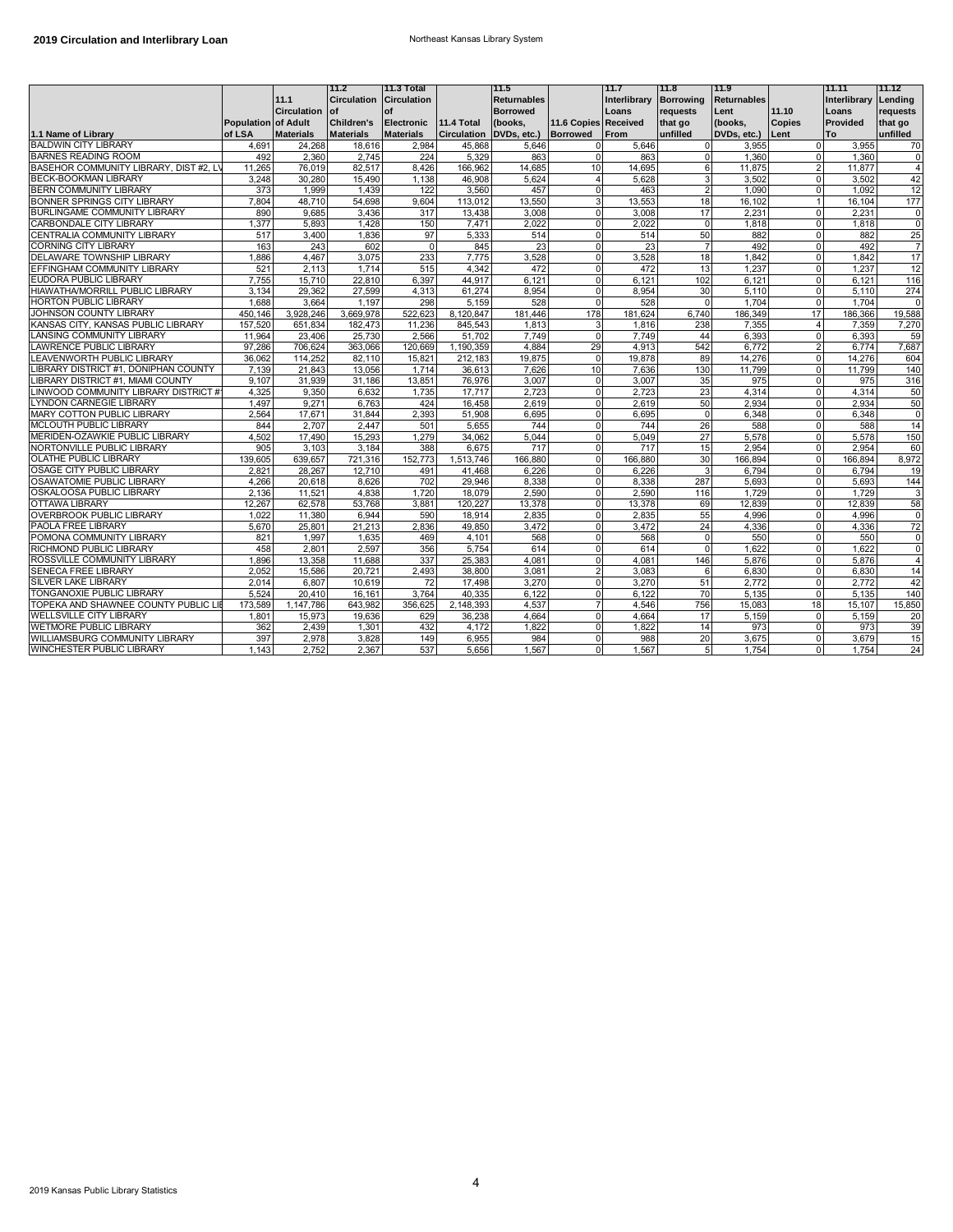|                                      |                            |                       | 111.2                   | 11.3 Total       |              | 11.5                                  |                      | 11.7         | 111.8           | 11.9        |               | 11.11                | 11.12          |
|--------------------------------------|----------------------------|-----------------------|-------------------------|------------------|--------------|---------------------------------------|----------------------|--------------|-----------------|-------------|---------------|----------------------|----------------|
|                                      |                            | 11.1                  | Circulation Circulation |                  |              | <b>Returnables</b>                    |                      | Interlibrary | Borrowing       | Returnables |               | Interlibrary Lending |                |
|                                      |                            | <b>Circulation of</b> |                         |                  |              | <b>Borrowed</b>                       |                      | Loans        | requests        | Lent        | 11.10         | Loans                | requests       |
|                                      | <b>Population of Adult</b> |                       | <b>Children's</b>       | Electronic       | $11.4$ Total | (books,                               | 11.6 Copies Received |              | that go         | (books,     | <b>Copies</b> | Provided             | that go        |
| 1.1 Name of Library                  | of LSA                     | <b>Materials</b>      | <b>Materials</b>        | <b>Materials</b> |              | Circulation DVDs, etc.) Borrowed From |                      |              | unfilled        | DVDs, etc.) | Lent          | l To                 | unfilled       |
| ATWOOD PUBLIC LIBRARY                | 2,508                      | 4,326                 | 6,796                   | 2,133            | 13,255       |                                       |                      | 82           | 20              | 116         |               | 116                  | 20             |
| <b>BIRD CITY PUBLIC LIBRARY</b>      | 434                        | 739                   | 1.030                   | 529              | 2,298        | 367                                   |                      | 367          | 51              | 384         |               | 384                  | 42             |
| COLBY/PIONEER MEMORIAL LIBRARY       | 5,317                      | 27.251                | 23,993                  | 5,301            | 56,545       | 1.148                                 |                      | .148         | 45              | 1,035       |               | 1.035                | 26             |
| <b>GOODLAND PUBLIC LIBRARY</b>       | 4,386                      | 33,630                | 16,086                  | 3,627            | 53,343       | 1,297                                 |                      | 1,302        | 53              | 1,032       |               | 1.035                | 96             |
| <b>GOVE CITY LIBRARY</b>             | 70                         | 697                   | 783                     |                  | 1,480        | 458                                   |                      | 458          | 18              | 191         |               | 191                  | 12             |
| <b>GRAINFIELD CITY LIBRARY</b>       | 245                        | 269                   | 93                      | 551              | 913          | 84                                    |                      | 84           |                 | 102         |               | 102                  | 6              |
| <b>GRINNELL/MOORE FAMILY LIBRARY</b> | 231                        | 467                   | 258                     | 163              | 888          |                                       |                      |              |                 |             |               |                      |                |
| <b>JAY JOHNSON PUBLIC LIBRARY</b>    | ,021                       | 6,254                 | 6,014                   | 887              | 13,155       | 734                                   |                      | 734          | 24              | 471         |               | 471                  | 31             |
| <b>JENNINGS CITY LIBRARY</b>         | 92                         | 2,204                 | 206                     | 403              | 2,813        | 150                                   |                      | 150          |                 | 108         |               | 108                  | $\overline{8}$ |
| <b>LENORA PUBLIC LIBRARY</b>         | 235                        | 954                   | 46                      | 240              | 1,240        | 230                                   |                      | 230          | 15 <sub>1</sub> | 162         |               | 162                  | 15             |
| NORCATUR PUBLIC LIBRARY              | 146                        | 227                   | 37                      | 455              | 719          |                                       |                      |              |                 |             |               |                      |                |
| NORTON PUBLIC LIBRARY                | 2.768                      | 18.832                | 15.149                  | 3.562            | 37.543       | 1.269                                 |                      | 1,304        | 20              | 910         |               | 925                  | 10             |
| OAKLEY PUBLIC LIBRARY                | 2.108                      | 12.055                | 7.428                   | 1,633            | 21.116       | 252                                   |                      | 252          | 77              | 294         |               | 294                  | 46             |
| <b>OBERLIN CITY LIBRARY</b>          | .725                       | 23,984                | 5,013                   | .787             | 30,784       | 581                                   |                      | 581          | 42              | 471         |               | 471                  | 74             |
| <b>SELDEN PUBLIC LIBRARY</b>         | 213                        | 348                   | 246                     | 283              | 877          | 114                                   |                      | 114          |                 | 51          |               | 51                   | $\mathbf 0$    |
| SHARON SPRINGS PUBLIC LIBRARY        | 752                        | 1,442                 | 2,128                   | 613              | 4,183        | 755                                   |                      | 755          | 69              | 237         |               | 237                  | 19             |
| SHERIDAN COUNTY PUBLIC LIBRARY       | 2,533                      | 13,017                | 3,676                   | 961              | 17,654       | 621                                   |                      | 621          | 11              | 320         |               | 320                  | 24             |
| ST. FRANCIS PUBLIC LIBRARY           | 1,294                      | 5,123                 | 2,631                   | 600              | 8,354        | 344                                   |                      | 344          | 75              | 240         |               | 240                  | 43             |
| <b>WAKEENEY PUBLIC LIBRARY</b>       | 1,738                      | 4,918                 | 1,149                   | 1,322            | 7,389        | 165                                   |                      | 165          | 16              | 121         |               | 121                  | 57             |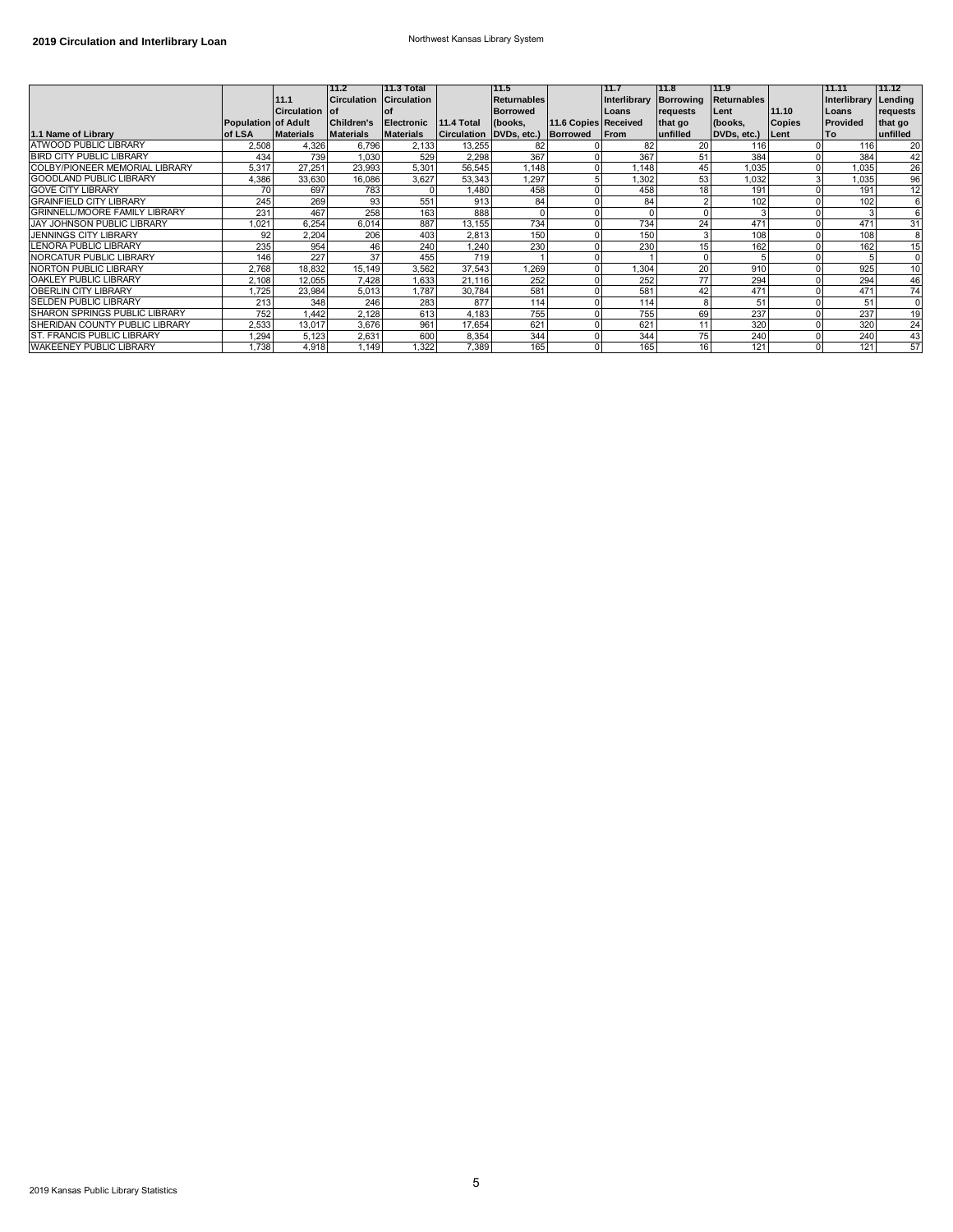| 1.1 Name of Library                                             | Population of Adult<br>of LSA | 11.1<br><b>Circulation</b><br><b>Materials</b> | 11.2<br>Circulation Circulation<br>lof<br><b>Children's</b><br><b>Materials</b> | 11.3 Total<br>of<br>Electronic 11.4 Total<br><b>Materials</b> | <b>Circulation</b> | 11.5<br><b>Returnables</b><br><b>Borrowed</b><br>(books,<br>DVDs, etc.) | 11.6 Copies Received<br><b>Borrowed</b> | 11.7<br>Interlibrary<br>Loans<br>From | 11.8<br><b>Borrowing</b><br>requests<br>that go<br>unfilled | 11.9<br>Returnables 11.10<br>Lent (books, Copies<br>DVDs, etc.) Lent |                             | 11.11<br>Interlibrary<br>Loans<br>Provided<br>To | 11.12<br>Lending<br>requests<br>that go<br>unfilled |
|-----------------------------------------------------------------|-------------------------------|------------------------------------------------|---------------------------------------------------------------------------------|---------------------------------------------------------------|--------------------|-------------------------------------------------------------------------|-----------------------------------------|---------------------------------------|-------------------------------------------------------------|----------------------------------------------------------------------|-----------------------------|--------------------------------------------------|-----------------------------------------------------|
| <b>ANDOVER PUBLIC LIBRARY</b>                                   | 13,278                        | 53,711                                         | 108,068                                                                         | 24,991                                                        | 186,770            | 1,519                                                                   | $\Omega$                                | 1,519                                 | 143                                                         | 1,279                                                                | $\mathbf 0$                 | 1,279                                            | 1,253                                               |
| <b>ANTHONY PUBLIC LIBRARY</b>                                   | 2,099                         | 9,832                                          | 1,204                                                                           | 385                                                           | 11,421             | 489                                                                     | $\mathbf 0$                             | 489                                   | 89                                                          | 376                                                                  | 32                          | 412                                              | 27                                                  |
| ARKANSAS CITY PUBLIC LIBRARY                                    | 11,793                        | 37,449                                         | 12,606                                                                          | 6,436                                                         | 56,491             | 886                                                                     | 0                                       | 886                                   | 0                                                           | 1,037                                                                | $\mathbf 0$                 | 1,037                                            | 0                                                   |
| <b>ARLINGTON CITY LIBRARY</b>                                   | 451                           | 675                                            | 196                                                                             | 194                                                           | 1,065              | 123                                                                     | $\mathbf 0$                             | 123                                   | $\mathbf 0$                                                 | $\mathbf 0$                                                          | $\mathbf{0}$                | $\mathbf 0$                                      | 0                                                   |
| ATTICA CITY LIBRARY                                             | 563                           | 1,334                                          | 479                                                                             | 122                                                           | 1,935              | 19                                                                      | $\mathbf 0$                             | 19                                    | $\overline{0}$                                              | $\mathbf 0$                                                          | $\mathbf{0}$                | $\mathbf 0$                                      | $\mathbf 0$                                         |
| AUGUSTA PUBLIC LIBRARY                                          | 9,342                         | 35,752                                         | 21,973                                                                          | 9,127                                                         | 66,852             | 1,875                                                                   | 0                                       | 1,875                                 | 719                                                         | 1,170                                                                | $\mathbf 0$                 | 1,170                                            | 1,045                                               |
| BELLE PLAINE PUBLIC LIBRARY                                     | 1,568                         | 3,382                                          | 3,671                                                                           | 326                                                           | 7,379              | 509                                                                     | 30                                      | 539                                   | 70                                                          | 237                                                                  | $\mathbf 0$                 | 237                                              | 57                                                  |
| BRADFORD MEMORIAL LIBRARY                                       | 12,993                        | 72,643                                         | 32,448                                                                          | 15,618                                                        | 120,709            | 1,557                                                                   | $\mathbf 0$                             | 1,557                                 | $\overline{0}$                                              | 1,460                                                                | $\mathbf{0}$                | 1,460                                            | 669                                                 |
| <b>BUHLER PUBLIC LIBRARY</b><br>CALDWELL PUBLIC LIBRARY         | 1,286<br>998                  | 6,965<br>5,701                                 | 11,831<br>1,389                                                                 | 342<br>369                                                    | 19,138<br>7,459    | 193<br>75                                                               | 0<br>$^{\circ}$                         | 193<br>75                             | 11                                                          | $\mathbf 0$<br>70                                                    | $\mathbf 0$<br>$\mathbf 0$  | $\mathbf 0$<br>70                                | 0<br>99                                             |
| CANTON TOWNSHIP                                                 | 932                           | 400                                            | 416                                                                             | 1,721                                                         | 2,537              | 30                                                                      | $\mathbf 0$                             | 30                                    | $\mathbf 0$                                                 | $\mathbf 0$                                                          | $\mathbf 0$                 | $\mathbf{0}$                                     | 0                                                   |
| CHENEY PUBLIC LIBRARY                                           | 2,761                         | 12,042                                         | 7,042                                                                           | 1,178                                                         | 20,262             | 90                                                                      | $\mathbf 0$                             | 90                                    |                                                             | 98                                                                   | $\mathbf 0$                 | 98                                               | $\overline{7}$                                      |
| CLEARWATER PUBLIC LIBRARY                                       | 2,543                         | 9,189                                          | 8,065                                                                           | 4,744                                                         | 21,998             | 508                                                                     | $\mathbf 0$                             | 508                                   | $\mathbf 0$                                                 | 401                                                                  | $\mathbf 0$                 | 401                                              | 110                                                 |
| <b>COLWICH COMMUNITY LIBRARY</b>                                | 2,370                         | 5,325                                          | 18,426                                                                          | 717                                                           | 24,468             | 0                                                                       | $\mathbf 0$                             | 0                                     | $\circ$                                                     | 4                                                                    | $\mathbf 0$                 | $\overline{4}$                                   | 0                                                   |
| CONWAY SPRINGS CITY LIBRARY                                     | 1,217                         | 1,649                                          | 1,132                                                                           | 1,564                                                         | 4,345              | 77                                                                      | $\mathbf 0$                             | 77                                    | $\Omega$                                                    | $\mathbf 0$                                                          | $\mathbf{0}$                | $\Omega$                                         | 0                                                   |
| CUNNINGHAM PUBLIC LIBRARY                                       | 448                           | 690                                            | 1,336                                                                           | 376                                                           | 2,402              | 54                                                                      | $\mathbf 0$                             | 54                                    |                                                             | 56                                                                   | $\mathbf 0$                 | 56                                               | $\overline{4}$                                      |
| DERBY PUBLIC LIBRARY                                            | 24,721                        | 206,040                                        | 139,968                                                                         | 42,877                                                        | 388,885            | 5,281                                                                   | 0                                       | 5,281                                 | 546                                                         | 6,556                                                                | $\mathbf 0$                 | 6,556                                            | 1,512                                               |
| DIXON TOWNSHIP LIBRARY                                          | 616                           | 372                                            | 328                                                                             | 474                                                           | 1,174              | 106                                                                     | 0                                       | 106                                   | 20                                                          | 56                                                                   | $\mathbf{0}$                | 56                                               | 17                                                  |
| DOUGLASS PUBLIC LIBRARY                                         | 2,463                         | 6,760                                          | 6,974                                                                           | 2,176                                                         | 15,910             | 287                                                                     | $\mathbf 0$                             | 287                                   |                                                             | 433                                                                  | $\mathbf{0}$                | 433                                              | 154                                                 |
| FARMER TOWNSHIP/CPMS LIBRARY                                    | 359                           |                                                |                                                                                 | 84                                                            | 84                 |                                                                         |                                         |                                       |                                                             |                                                                      |                             |                                                  |                                                     |
| GARDEN PLAIN COMMUNITY LIBRARY<br><b>GENESEO PUBLIC LIBRARY</b> | 900<br>257                    | 2,916                                          | 4,228                                                                           | 828<br>94                                                     | 7,972              | 152                                                                     | 10<br>$\mathbf 0$                       | 162                                   | 15<br>0                                                     | 108<br>$\mathbf 0$                                                   | $\sqrt{5}$<br>$\mathbf 0$   | 113<br>$\mathbf 0$                               | $\overline{7}$<br>0                                 |
| GODDARD PUBLIC LIBRARY                                          | 4,724                         | 855<br>14,179                                  | 67<br>24,947                                                                    | 3,360                                                         | 1,016<br>42,486    | 828                                                                     | 0                                       | 828                                   | 8                                                           | 548                                                                  | $\mathbf 0$                 | 548                                              | 9                                                   |
| HALSTEAD PUBLIC LIBRARY                                         | 2,025                         | 5,044                                          | 6,176                                                                           | 4,875                                                         | 16,095             | 458                                                                     | $\mathbf 0$                             | 458                                   | 5                                                           | 329                                                                  | $\mathbf{0}$                | 329                                              | 39                                                  |
| HARDTNER PUBLIC LIBRARY                                         | 158                           | 1,705                                          | 1,572                                                                           | 158                                                           | 3,435              | 35                                                                      | $\mathbf 0$                             | 35                                    | $\overline{2}$                                              | 93                                                                   | $\mathbf 0$                 | 93                                               | 53                                                  |
| HARPER PUBLIC LIBRARY                                           | 1,333                         | 7,570                                          | 4,985                                                                           | 1,140                                                         | 13,695             | 555                                                                     | $\mathbf 0$                             | 562                                   | 34                                                          | 208                                                                  | $\mathbf{0}$                | 209                                              | 134                                                 |
| HAVEN PUBLIC LIBRARY                                            | 1,196                         | 2,905                                          | 4,154                                                                           | 281                                                           | 7,340              | 244                                                                     | $\mathbf 0$                             | 244                                   | 5                                                           | 60                                                                   | $\mathbf{0}$                | 60                                               | 8                                                   |
| HAYSVILLE COMMUNITY LIBRARY                                     | 11,264                        | 15,072                                         | 7,814                                                                           | 2,423                                                         | 25,309             | 228                                                                     | $\mathbf 0$                             | 228                                   | 74                                                          | 268                                                                  | $\mathbf 0$                 | 268                                              | 599                                                 |
| <b>HESSTON PUBLIC LIBRARY</b>                                   | 3,734                         | 40,127                                         | 42,252                                                                          | 13,198                                                        | 95,577             | 1,822                                                                   | $\mathbf 0$                             | 1,827                                 | 16                                                          | 1.199                                                                | $\mathbf 0$                 | 1.199                                            | 241                                                 |
| HUTCHINSON PUBLIC LIBRARY                                       | 40,623                        | 235,894                                        | 108,977                                                                         | 60,345                                                        | 405,216            | 1,985                                                                   | 8                                       | 1,993                                 | 60                                                          | 5,452                                                                | 34                          | 5,486                                            | 2,239                                               |
| IDA LONG GOODMAN MEMORIAL LIBRARY                               | 1,188                         | 9,867                                          | 8,885                                                                           | 1,184                                                         | 19,936             | 355                                                                     | 0                                       | 355                                   | 66                                                          | 303                                                                  | $\mathbf 0$                 | 303                                              | 234                                                 |
| <b>INMAN PUBLIC LIBRARY</b>                                     | 1,333                         | 14,724                                         | 16,478                                                                          | 674                                                           | 31,876             | 194                                                                     | $\mathbf 0$                             | 194                                   | 6                                                           | 254                                                                  | $\mathbf{0}$                | 254                                              | 3                                                   |
| KINGMAN CARNEGIE LIBRARY                                        | 2,906                         | 39,725                                         | 15,500                                                                          | 2,625                                                         | 57,850             | 129                                                                     | 3                                       | 132                                   | 12                                                          | 215                                                                  | 30                          | 245                                              | 24                                                  |
| KIOWA PUBLIC LIBRARY                                            | 941                           | 4,864<br>314                                   | 3,653                                                                           | 548<br>19                                                     | 9,065              | 211<br>$\Omega$                                                         | 0<br>$\Omega$                           | 211<br>$\Omega$                       | 11<br>$\mathbf 0$                                           | 231<br>$\mathbf 0$                                                   | $\mathbf 0$<br>$\Omega$     | 231<br>$\mathbf 0$                               | $\mathbf{1}$                                        |
| <b>LEON PUBLIC LIBRARY</b><br>LINCOLN LIBRARY                   | 730<br>1,854                  | 14,968                                         | 100<br>10,869                                                                   | 4,348                                                         | 433<br>30,185      | 494                                                                     | $\mathbf 0$                             | 494                                   | -1                                                          | 419                                                                  | $\mathbf 0$                 | 419                                              | 0<br>12                                             |
| LINDSBORG COMMUNITY LIBRARY                                     | 3,288                         | 10,028                                         | 7,136                                                                           | 3,293                                                         | 20,457             | 1,115                                                                   | $\mathbf 0$                             | 1,115                                 | 19                                                          | 804                                                                  | $\mathbf 0$                 | 805                                              | 17                                                  |
| LITTLE RIVER COMMUNITY LIBRARY                                  | 706                           |                                                |                                                                                 | 816                                                           | 816                |                                                                         |                                         |                                       |                                                             |                                                                      |                             |                                                  |                                                     |
| LYONS PUBLIC LIBRARY                                            | 3,511                         | 6,605                                          | 4,289                                                                           | 411                                                           | 11,305             | 740                                                                     | $^{\circ}$                              | 740                                   | 20                                                          | 499                                                                  |                             | 500                                              | 46                                                  |
| MACKSVILLE CITY LIBRARY                                         | 532                           | 635                                            | 1,393                                                                           | 246                                                           | 2,274              | 20                                                                      | $\mathbf 0$                             | 20                                    | $\Omega$                                                    | $\Omega$                                                             | $\mathbf 0$                 | $\mathbf 0$                                      | 0                                                   |
| MARQUETTE COMMUNITY LIBRARY                                     | 756                           | 1,808                                          | 448                                                                             | 263                                                           | 2,519              | 90                                                                      | $\mathbf 0$                             | 90                                    |                                                             | $\Omega$                                                             | $\mathbf 0$                 | $\mathbf 0$                                      | $\mathbf 0$                                         |
| MCPHERSON PUBLIC LIBRARY                                        | 13,077                        | 63,708                                         | 75,295                                                                          | 7,903                                                         | 146,906            | 1,422                                                                   | $\mathbf 0$                             | 1,422                                 | 124                                                         | 1,436                                                                | $\mathbf{0}$                | 1,436                                            | 126                                                 |
| MOUNDRIDGE PUBLIC LIBRARY                                       | 1,864                         | 15,044                                         | 10,401                                                                          | 7,181                                                         | 32,626             | 1,174                                                                   | 0                                       | 1,174                                 | 86                                                          | 579                                                                  | $\mathbf{0}$                | 579                                              | 85                                                  |
| MT. HOPE PUBLIC LIBRARY                                         | 1,028                         | 1,526                                          | 1,169                                                                           | 489                                                           | 3,184              | 49                                                                      | $\mathbf 0$                             | 49                                    |                                                             | 32                                                                   | $\mathbf 0$                 | 32                                               | 22                                                  |
| MULVANE PUBLIC LIBRARY                                          | 6,416                         | 24,162                                         | 18,535                                                                          | 7,701                                                         | 50,398             | 1,387                                                                   | $\mathbf 0$                             | 1,387                                 | 102                                                         | 1,049                                                                | $\mathbf{0}$                | 1,049                                            | 497                                                 |
| NEWTON PUBLIC LIBRARY                                           | 18,746                        | 89,788                                         | 55,413                                                                          | 20,143                                                        | 165,344            | 2,871                                                                   | $\mathsf{O}\xspace$                     | 2,871                                 | 80                                                          | 2,537                                                                | $\mathbf{0}$                | 2,537                                            | 514                                                 |
| NICKERSON PUBLIC LIBRARY<br>NORA E. LARABEE MEMORIAL LIBRARY    | 1,007<br>956                  | 1,380<br>1,136                                 | 822<br>1,200                                                                    | 322<br>158                                                    | 2,524<br>2,494     | 168<br>336                                                              | $\mathbf 0$<br>$\mathbf 0$              | 168<br>336                            | $\mathbf 0$<br>$\mathbf{0}$                                 | 0<br>$\mathbf 0$                                                     | $\mathbf 0$<br>$\mathbf{0}$ | 0<br>$\mathbf 0$                                 | 0<br>0                                              |
| NORWICH PUBLIC                                                  | 450                           | 890                                            | 5,446                                                                           | 986                                                           | 7,322              | 13                                                                      | $\mathbf 0$                             | 13                                    | 3                                                           | $\Omega$                                                             | $\Omega$                    | $\Omega$                                         | 0                                                   |
| OXFORD PUBLIC LIBRARY                                           | 1,005                         | 2,188                                          | 2,196                                                                           | 452                                                           | 4,836              | 109                                                                     | $\mathbf 0$                             | 109                                   | 9                                                           | 147                                                                  | $\mathbf 0$                 | 147                                              | 15                                                  |
| PARK CITY PUBLIC LIBRARY                                        | 7,730                         | 11,943                                         | 16,976                                                                          | 6,420                                                         | 35,339             | 1,195                                                                   | $\mathbf 0$                             | 1,195                                 | 442                                                         | 742                                                                  | $\mathbf{0}$                | 742                                              | 138                                                 |
| PARTRIDGE PUBLIC LIBRARY                                        | 242                           | 1,794                                          | 4,679                                                                           | 0                                                             | 6,473              | 54                                                                      | $\mathbf 0$                             | 54                                    | $\Omega$                                                    | $\mathbf 0$                                                          | $\mathbf{0}$                | $\mathbf 0$                                      | 0                                                   |
| POTWIN PUBLIC LIBRARY                                           | 640                           | 1,332                                          | 1,649                                                                           | 18                                                            | 2,999              | 99                                                                      | $\mathbf 0$                             | 99                                    | $\overline{2}$                                              | $\Omega$                                                             | $\mathbf 0$                 | $\mathbf 0$                                      | 0                                                   |
| PRATT PUBLIC LIBRARY                                            | 9,378                         | 25,971                                         | 22,963                                                                          | 8,638                                                         | 57,572             | 761                                                                     | $\mathbf 0$                             | 761                                   | 39                                                          | 1,020                                                                | $\mathbf{0}$                | 1,020                                            | 18                                                  |
| PRETTY PRAIRIE PUBLIC LIBRARY                                   | 653                           | 1,989                                          | 1,379                                                                           | 373                                                           | 3,741              | 23                                                                      | $\mathbf 0$                             | 23                                    | 2                                                           | 150                                                                  | $\mathbf{0}$                | 150                                              | 0                                                   |
| ROSE HILL PUBLIC LIBRARY                                        | 3,965                         | 5,109                                          | 4,195                                                                           | 1,312                                                         | 10,616             | 32                                                                      | 0                                       | 32                                    | 9                                                           | 57                                                                   | $\mathbf 0$                 | 57                                               | 20                                                  |
| RUTH DOLE MEMORIAL LIBRARY                                      | 856                           | 1,323                                          | 512                                                                             | 858                                                           | 2,693              | 137                                                                     | $\mathbf 0$                             | 138                                   | $\sqrt{5}$                                                  | 84                                                                   | $\mathbf 0$                 | 84                                               | 1                                                   |
| SEDGWICK/LILLIAN TEAR                                           | 1.641                         | 6.879                                          | 3.567                                                                           | 1.204                                                         | 11.650             | 273                                                                     | $\Omega$                                | 273                                   | 18 <sup>1</sup>                                             | 213                                                                  | $\Omega$                    | 213                                              | 10                                                  |
| SOUTH HAVEN TOWNSHIP LIBRARY                                    | 476                           | 477                                            | 243                                                                             | 222                                                           | 942                | $\Omega$                                                                | 10                                      | 10                                    |                                                             | $\mathbf 0$                                                          | $\mathbf 0$<br>$\mathbf 0$  | $\mathbf 0$                                      | 0                                                   |
| STERLING FREE PUBLIC LIBRARY<br><b>SYLVIA PUBLIC LIBRARY</b>    | 2,210<br>206                  | 16,732<br>332                                  | 15,103<br>108                                                                   | 3,183<br>$\mathbf 0$                                          | 35,018<br>440      | 1,410<br>29                                                             | 0<br>$\mathbf 0$                        | 1,410<br>29                           | 244<br>$\Omega$                                             | 913<br>$\Omega$                                                      | $\mathbf 0$                 | 913<br>$\mathbf 0$                               | 133<br>0                                            |
| <b>TOWANDA PUBLIC LIBRARY</b>                                   | 1,460                         | 4,600                                          | 2,900                                                                           | 327                                                           | 7,827              | 849                                                                     | 0                                       | 849                                   | 10                                                          | 3,329                                                                | $\mathbf 0$                 | 3,329                                            | 5                                                   |
| TURON COMMUNITY LIBRARY                                         | 372                           | 374                                            | 477                                                                             | 135                                                           | 986                | 0                                                                       | $^{\circ}$                              | 0                                     | 0                                                           | 0                                                                    | $\mathbf 0$                 | $\mathbf 0$                                      | 0                                                   |
| UDALL PUBLIC LIBRARY                                            | 714                           | 375                                            | 205                                                                             | 279                                                           | 859                | 158                                                                     | $\mathbf 0$                             | 158                                   | $\circ$                                                     | 0                                                                    | $\mathbf 0$                 | $\mathbf 0$                                      | $\mathbf 0$                                         |
| VALLEY CENTER PUBLIC LIBRARY                                    | 7,313                         | 23,245                                         | 25,106                                                                          | 9,296                                                         | 57,647             | 952                                                                     | $\mathbf 0$                             | 967                                   | 179                                                         | 811                                                                  | $\mathbf{0}$                | 821                                              | 141                                                 |
| VIOLA TOWNSHIP                                                  | 487                           | 528                                            | 67                                                                              | 950                                                           | 1,545              | 19                                                                      | $\mathbf 0$                             | 19                                    |                                                             | 0                                                                    | $\mathbf{0}$                | $^{\circ}$                                       | 0                                                   |
| WALTON COMMUNITY LIBRARY                                        | 231                           | 487                                            | 280                                                                             | 86                                                            | 853                | 0                                                                       | 0                                       | $\mathbf 0$                           | $\mathbf 0$                                                 | 0                                                                    | $\mathbf 0$                 | $\mathbf 0$                                      | $\mathbf 0$                                         |
| <b>WELLINGTON PUBLIC</b>                                        | 7,748                         | 11,413                                         | 8,498                                                                           | 5,360                                                         | 25,271             | 881                                                                     | 0                                       | 881                                   | 342                                                         | 521                                                                  | $\mathbf{0}$                | 521                                              | 245                                                 |
| WHITEWATER MEMORIAL LIBRARY                                     | 723                           | 11,052                                         | 12,970                                                                          | 718                                                           | 24,740             | 949                                                                     | 0                                       | 949                                   | 17                                                          | 724                                                                  | $\mathbf{0}$                | 724                                              | 20                                                  |
| <b>WICHITA PUBLIC LIBRARY</b>                                   | 389,255                       | 1,054,460                                      | 691,195                                                                         | 257,936                                                       | 2,003,591          | 3,530                                                                   | 4                                       | 3,534                                 | 1,546                                                       | 3,183                                                                | $\overline{4}$              | 3,187                                            | 11,255                                              |
| WINFIELD PUBLIC LIBRARY                                         | 12,057                        | 56,064                                         | 45,692                                                                          | 10,524                                                        | 112,280            | 1,289                                                                   | 5                                       | 1,294                                 | 24                                                          | 1,125                                                                | $\mathbf{3}$                | 1,130                                            | 54                                                  |
| ZENDA PUBLIC LIBRARY                                            | 151                           | 515                                            | 505                                                                             | $\overline{2}$                                                | 1,022              | 17                                                                      | $\overline{0}$                          | 17                                    | $\overline{0}$                                              | 0                                                                    | $\circ$                     | $\overline{0}$                                   | $\mathbf 0$                                         |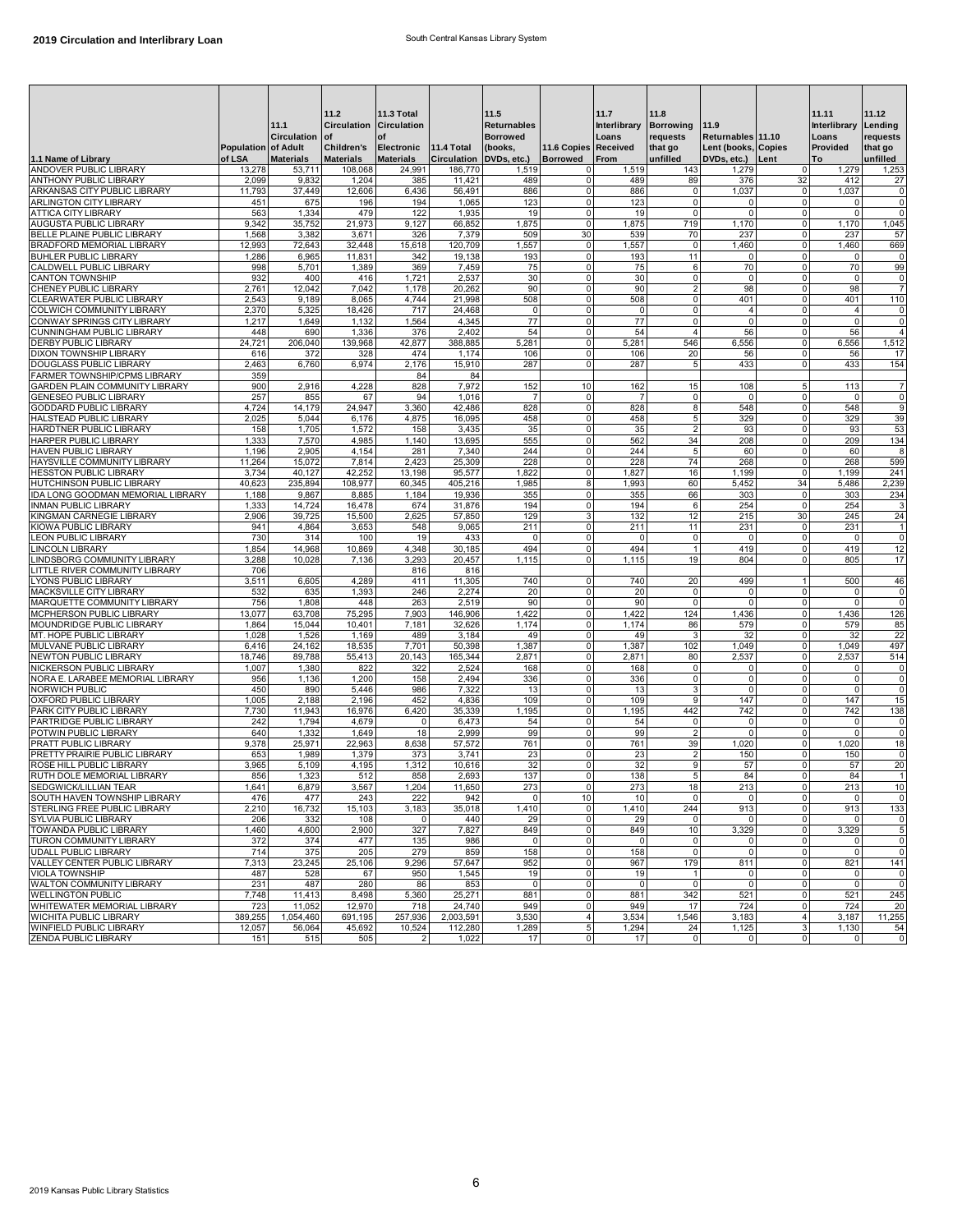|                                        |                     |                  | 11.2               | 11.3 Total         |                         | 11.5               |                      | 11.7         | 11.8             |                     |                | 11.11        | 11.12          |
|----------------------------------------|---------------------|------------------|--------------------|--------------------|-------------------------|--------------------|----------------------|--------------|------------------|---------------------|----------------|--------------|----------------|
|                                        |                     | 11.1             | <b>Circulation</b> | <b>Circulation</b> |                         | <b>Returnables</b> |                      | Interlibrary | <b>Borrowing</b> | 11.9                |                | Interlibrary | Lending        |
|                                        |                     | Circulation of   |                    | of                 |                         | <b>Borrowed</b>    |                      | Loans        | requests         | Returnables 11.10   |                | Loans        | requests       |
|                                        | Population of Adult |                  | <b>Children's</b>  | <b>Electronic</b>  | <b>11.4 Total</b>       | (books,            | 11.6 Copies Received |              | that go          | Lent (books, Copies |                | Provided     | that go        |
| 1.1 Name of Library                    | of LSA              | <b>Materials</b> | <b>Materials</b>   | <b>Materials</b>   | Circulation DVDs, etc.) |                    | <b>Borrowed</b>      | From         | unfilled         | DVDs, etc.)         | Lent           | To           | unfilled       |
| <b>ALTOONA PUBLIC LIBRARY</b>          | 380                 | 909              | 896                | 77                 | 1.882                   | 208                | $\Omega$             | 208          |                  | 497                 | $\Omega$       | 497          | $\overline{2}$ |
| <b>ARMA CITY LIBRARY</b>               | 1,434               | 5.761            | 875                | 364                | 7.000                   | 605                | $\mathbf 0$          | 605          |                  | 920                 | $\mathbf 0$    | 920          | 3              |
| <b>BRONSON PUBLIC LIBRARY</b>          | 12.935              | 2.239            | 1.196              | 174                | 3.609                   | 101                | $\mathbf 0$          | 101          | 3                | 358                 | $\mathbf 0$    | 360          | 6              |
| CANEY CITY LIBRARY                     | 1,991               | 7,875            | 4,960              | 1,228              | 14,063                  | 2,193              | $\mathbf 0$          | 2,193        | $\mathbf 0$      | 2.140               | $\mathbf 0$    | 2.140        | $\mathbf 0$    |
| CEDAR VALE MEMORIAL LIBRARY            | 517                 | 3.843            | 1.712              | 240                | 5,795                   | 987                | 3                    | 990          | $\Omega$         | 961                 | 5              | 966          | 3              |
| CHANUTE PUBLIC LIBRARY                 | 9,018               | 66,263           | 49,650             | 3,928              | 119,841                 | 9,294              |                      | 9,295        | 100              | 12,000              | $\mathbf 0$    | 12,000       | 88             |
| CHERRYVALE PUBLIC LIBRARY              | 2,152               | 10,239           | 2,429              | 906                | 13,574                  | 2,657              | $\Omega$             | 2,657        | 16               | 636                 | $\mathbf 0$    | 636          | 27             |
| CHETOPA CITY LIBRARY                   | 1,035               | 685              | 208                | 47                 | 940                     | 216                | 0                    | 216          | 10               | 268                 | $\mathbf 0$    | 268          | $\mathbf 0$    |
| COFFEY COUNTY LIBRARY                  | 8,233               | 77,442           | 31,449             | 7,802              | 116,693                 | 3,110              | $\mathbf 0$          | 3,110        | 139              | 3.866               | $\mathbf 0$    | 3.866        | 118            |
| COFFEYVILLE PUBLIC LIBRARY             | 9,366               | 50,717           | 15,203             | 2,471              | 68,391                  | 6,416              | $\Omega$             | 6,416        | 52               | 6,945               | $\mathbf 0$    | 6,945        | 47             |
| COLONY CITY LIBRARY                    | 410                 | 979              | 387                | 206                | 1,572                   | 265                | 0                    | 265          | $\overline{0}$   | 201                 | $\mathbf 0$    | 201          | $\overline{0}$ |
| COLUMBUS PUBLIC LIBRARY                | 3,070               | 9.866            | 4.124              | 966                | 14,956                  | 1,731              | $\Omega$             | 1,731        | 49               | 1.447               | $\mathbf 0$    | 1.447        | 101            |
| EDNA PUBLIC LIBRARY                    | 410                 | 2.089            | 1.370              | 27                 | 3.486                   | 839                | $\mathbf 0$          | 839          | 5                | 846                 | $\mathbf 0$    | 846          | $\overline{2}$ |
| ERIE CITY PUBLIC LIBRARY               | 1,085               | 3,442            | 1,598              | 642                | 5,682                   | 1,551              | 0                    | 1,551        | 15               | 822                 | $\mathbf 0$    | 822          | 15             |
| EUREKA PUBLIC LIBRARY                  | 2,373               | 18.790           | 6,677              | 2,077              | 27,544                  | 843                | $\Omega$             | 843          | 8                | 356                 | $\mathbf 0$    | 356          | 0              |
| FALL RIVER PUBLIC LIBRARY              | 148                 | 105              | 33                 | 14                 | 152                     | 27                 | $\Omega$             | 27           | $\Omega$         | 86                  | $\mathbf 0$    | 86           | $\Omega$       |
| FORT SCOTT PUBLIC LIBRARY              | 7,765               | 19,782           | 21,355             | 4,165              | 45,302                  | 6.411              | $\mathbf 0$          | 6.411        | 12               | 4,297               | $\mathbf 0$    | 4,297        | 73             |
| FREDONIA PUBLIC LIBRARY                | 2,264               | 21.103           | 20.135             | 2.842              | 44.080                  | 2,580              | 0                    | 2,580        | 30               | 2.547               | $\mathbf 0$    | 2.547        | 37             |
| <b>GALENA PUBLIC LIBRARY</b>           | 2,875               | 3,277            | 1.180              | 173                | 4.630                   | 124                | $\Omega$             | 124          | $\Omega$         | 452                 | $\mathbf 0$    | 452          | $\Omega$       |
| <b>GARNETT PUBLIC LIBRARY</b>          | 3,262               | 26,536           | 24,341             | 3,453              | 54,330                  | 7.881              | 0                    | 7,881        | 115              | 3.643               | $\mathbf 0$    | 3.643        | 165            |
| <b>GIRARD PUBLIC LIBRARY</b>           | 2,702               | 16,082           | 5,837              | 929                | 22,848                  | 827                | $\Omega$             | 827          | $\overline{2}$   | 335                 | $\mathbf 0$    | 335          | 0              |
| GRAVES MEMORIAL PUBLIC LIBRARY         | 883                 | 2,916            | 440                | 77                 | 3,433                   | 463                | $\mathbf 0$          | 465          | $\overline{4}$   | 329                 | $\mathbf 0$    | 330          | 6              |
| <b>GRENOLA PUBLIC LIBRARY</b>          | 187                 | 1.091            | 118                | 398                | 1,607                   | 56                 | $\Omega$             | 56           | $\Omega$         | 335                 | $\mathbf 0$    | 335          | $\mathbf 0$    |
| <b>HAMILTON CITY LIBRARY</b>           | 243                 | 2.294            | 670                | 11                 | 2.975                   | 387                | $\Omega$             | 387          | $\mathbf 0$      | 342                 | $\mathbf 0$    | 342          | $\mathbf 0$    |
| <b>HEPLER CITY LIBRARY</b>             | 133                 | 488              | 458                | 194                | 1,140                   | 126                | $\Omega$             | 129          | $\overline{2}$   | 126                 | 0              | 126          | $\mathbf 0$    |
| <b>HOWARD CITY LIBRARY</b>             | 602                 | 3,529            | 2.103              | 563                | 6,195                   | 1,334              | $\Omega$             | 1,334        | 34               | 549                 | $\mathbf 0$    | 549          | 37             |
| HUMBOLDT PUBLIC LIBRARY                | 1.789               | 12.184           | 4.838              | 405                | 17.427                  | 1.932              | $\Omega$             | 1.932        | 5                | 1.281               | 0              | 1.281        | $\overline{4}$ |
| INDEPENDENCE PUBLIC LIBRARY            | 12,362              | 62,247           | 18,166             | 8,690              | 89,103                  | 10,022             | $\mathbf 0$          | 10,022       | 30               | 6,542               | $\mathbf 0$    | 6,542        | 60             |
| <b>IOLA PUBLIC LIBRARY</b>             | 5,312               | 43.652           | 18,929             | 3,096              | 65,677                  | 7,431              | 0                    | 7,431        | 33               | $\Omega$            | $\Omega$       | $\mathbf 0$  | 0              |
| JOHNSTON PUBLIC LIBRARY                | 3.944               | 3.966            | 3,963              | 669                | 8,598                   | 400                | $\Omega$             | 400          | $\Omega$         | 235                 | $\mathbf 0$    | 235          | $\mathbf 0$    |
| KINCAID COMMUNITY LIBRARY              | 387                 | 2.057            | 798                | 147                | 3.002                   | 354                | $\Omega$             | 354          | 3                | 318                 | $\Omega$       | 318          | $\overline{7}$ |
| LIBRARY DISTRICT #2, LINN COUNTY       | 2,567               | 12,330           | 3,315              | 621                | 16,266                  | 560                | $\Omega$             | 560          | 248              | 726                 | $\mathbf 0$    | 726          | 170            |
| LINN COUNTY LIBRARY DIST #3            | 486                 | 2.944            | 289                | $\Omega$           | 3,233                   | 123                | $\Omega$             | 123          | $\Omega$         | 727                 | $\mathbf 0$    | 727          | $\mathbf 0$    |
| LINN COUNTY LIBRARY DISTRICT #1        | 2,135               | 2,914            | 2,682              | 212                | 5.808                   | 599                | $\Omega$             | 599          | $\Omega$         | 1.017               | $\Omega$       | 1.017        | 10             |
| LINN COUNTY LIBRARY DISTRICT #5        | 1.818               | 9.025            | 2.874              | 497                | 12,396                  | 2,536              | $\mathbf 0$          | 2,536        | 53               | 1.980               | $\mathbf 0$    | 1.980        | 31             |
| LONGTON PUBLIC LIBRARY                 | 302                 | 1,067            | 160                | 168                | 1,395                   | 202                | 0                    | 202          | $\mathbf 0$      | 114                 | $\mathbf 0$    | 114          | 0              |
| <b>MADISON PUBLIC LIBRARY</b>          | 629                 | 4,181            | 1,696              | 723                | 6,600                   | 675                | $\Omega$             | 675          | $\overline{2}$   | 440                 | $\mathbf 0$    | 440          | 3              |
| MCCUNE OSAGE TOWNSHIP LIBRARY          | 762                 | 5.000            | 3.011              | 177                | 8.188                   | 425                | $\Omega$             | 425          |                  | 2.832               | $\mathbf 0$    | 2.832        | $\overline{2}$ |
| MOLINE PUBLIC LIBRARY                  | 321                 | 6,755            | 1,472              | 111                | 8,338                   | $\mathbf 0$        | $\mathbf 0$          | $\mathsf 0$  | $\mathbf 0$      | $\Omega$            | $\mathsf 0$    | $\mathbf 0$  | $\mathbf 0$    |
| <b>MORAN PUBLIC LIBRARY</b>            | 514                 | 1.696            | 517                | 112                | 2,325                   | 474                | $\Omega$             | 474          | 10               | 400                 | $\Omega$       | 400          | 12             |
| MOUND CITY/LINN COUNTY DIST. #4        | 2,057               | 12,831           | 3,455              | 575                | 16,861                  | 1.340              | $\Omega$             | 1,340        | 11               | 1.764               | $\mathbf 0$    | 1.764        | 15             |
| <b>MOUND VALLEY LIBRARY</b>            | 375                 | 1.916            | 958                | $\mathbf 0$        | 2.874                   | 26                 | 0                    | 26           | $\Omega$         | $\Omega$            | $\mathbf 0$    | $\Omega$     | 0              |
| NEODESHA/W.A. RANKIN MEMORIAL          | 2,310               | 29,335           | 5,831              | 609                | 35,775                  | 161                | $\overline{6}$       | 167          | 23               | 87                  | 13             | 100          | 144            |
| OSWEGO PUBLIC                          | 1,698               | 13.419           | 3.743              | 446                | 17.608                  | 3.008              | $\Omega$             | 3.008        | 56               | 1,218               | $\mathbf 0$    | 1,218        | 71             |
| PARSONS PUBLIC LIBRARY                 | 9.665               | 34,274           | 26.542             | 4.649              | 65.465                  | 1.178              | $\Omega$             | 1.178        | 360              | 918                 | $\mathbf 0$    | 918          | 256            |
| PITTSBURG PUBLIC LIBRARY               | 20,178              | 74,704           | 84,533             | 10,269             | 169,506                 | 1,720              | 0                    | 1,720        | 237              | 1,506               | $\mathbf 0$    | 1,506        | 401            |
| PRESCOTT CITY LIBRARY                  | 537                 | 3,026            | 153                | 0                  | 3,179                   | 529                | $\Omega$             | 529          | 9                | 901                 | $\mathbf 0$    | 901          | $\overline{7}$ |
| SAVONBURG PUBLIC LIBRARY               | 102                 | 1.041            | 2,756              | 290                | 4,087                   | 609                | $\mathbf{1}$         | 610          | 3                | 565                 | $\mathbf 0$    | 565          | 10             |
| <b>SEDAN PUBLIC LIBRARY</b>            | 1,016               | 3,035            | 2.144              | 492                | 5,671                   | 307                | $\mathbf 0$          | 307          | 20               | 268                 | $\mathbf 0$    | 268          | 20             |
| THAYER FRIDAY READING CLUB CITY LIBRAR | 464                 | 2,199            | 1,146              | 335                | 3,680                   | 233                | $\mathbf 0$          | 233          | $\mathbf 0$      | 1,110               | $\mathbf 0$    | 1,110        | 0              |
| TORONTO PUBLIC LIBRARY                 | 267                 | 2,360            | 208                | 43                 | 2,611                   | 39                 | $\Omega$             | 39           | 6                | 215                 | $\mathbf 0$    | 215          | $\overline{4}$ |
| WALNUT PUBLIC LIBRARY                  | 228                 | 1,985            | 117                | $\overline{0}$     | 2,102                   | 618                | $\Omega$             | 618          | $\Omega$         | 531                 | $\overline{0}$ | 531          | $\overline{0}$ |
| WEIR PUBLIC LIBRARY                    | 639                 | 3.017            | 959                | 1.032              | 5,008                   | 1.049              | $\mathbf 0$          | 1.049        | $\Omega$         | 936                 | $\mathbf 0$    | 936          | $\mathbf 0$    |
| YATES CENTER PUBLIC LIBRARY            | 1,346               | 11,759           | 1,544              | $\mathbf 0$        | 13,303                  | 282                | $\Omega$             | 282          | 16               | 246                 | $\mathbf 0$    | 246          | 18             |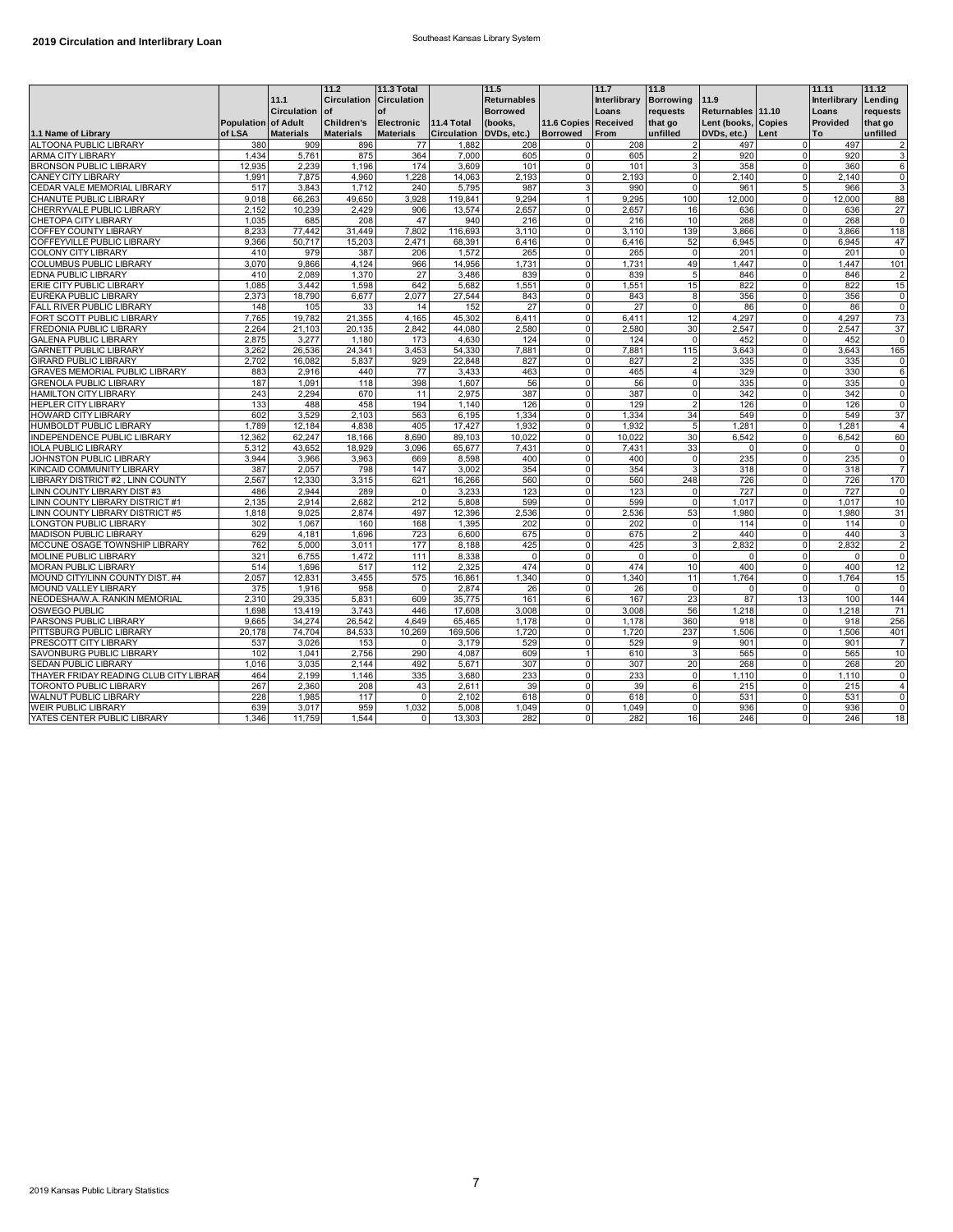|                                    |                               | 11.1<br>Circulation of | 11.2<br><b>Circulation Circulation</b> | 11.3 Total<br>of                      |                                  | 11.5<br><b>Returnables</b><br><b>Borrowed</b> |                      | 11.7<br>Interlibrary Borrowing<br>Loans | 111.8<br>requests   | 111.9<br><b>Returnables</b><br>Lent | 11.10                 | 11.11<br>Interlibrary<br>Loans | 11.12<br>Lending<br>requests |
|------------------------------------|-------------------------------|------------------------|----------------------------------------|---------------------------------------|----------------------------------|-----------------------------------------------|----------------------|-----------------------------------------|---------------------|-------------------------------------|-----------------------|--------------------------------|------------------------------|
| 1.1 Name of Library                | Population of Adult<br>of LSA | <b>Materials</b>       | <b>Children's</b><br><b>Materials</b>  | <b>Electronic</b><br><b>Materials</b> | 11.4 Total<br><b>Circulation</b> | (books,<br>DVDs, etc.) Borrowed               | 11.6 Copies Received | <b>From</b>                             | that go<br>unfilled | (books,<br>DVDs, etc.)              | <b>Copies</b><br>Lent | Provided<br>To                 | that go<br>unfilled          |
| <b>BROWNELL PUBLIC LIBRARY</b>     |                               |                        |                                        | $\Omega$                              |                                  |                                               |                      |                                         |                     |                                     |                       |                                |                              |
| <b>BUCKLIN PUBLIC LIBRARY</b>      | 783                           | 5.582                  | 3.869                                  | 255                                   | 9.706                            | 472                                           | $\Omega$             | 472                                     | 18                  | 439                                 | $\Omega$              | 439                            | 68                           |
| <b>CIMARRON CITY LIBRARY</b>       | 2.211                         | 14,253                 | 15,320                                 | 5,368                                 | 34.941                           | 877                                           | $\Omega$             | 877                                     | 35                  | 1.109                               | $\Omega$              | 1.109                          | 212                          |
| COLDWATER-WILMORE REGIONAL LIBRARY | 1,121                         | 1.810                  | 880                                    | 1,401                                 | 4,091                            | 267                                           | $\Omega$             | 267                                     | $\Omega$            | 253                                 | $\overline{0}$        | 253                            | 121                          |
| <b>COPELAND PUBLIC LIBRARY</b>     | 298                           | 808                    | 504                                    | 272                                   | 1.584                            | 1,312                                         | 0                    | 1.312                                   | $\Omega$            | 850                                 | $\overline{0}$        | 850                            | $\overline{0}$               |
| DIGHTON/LANE COUNTY LIBRARY        | 1.560                         | 9.755                  | 5,358                                  | 1.274                                 | 16,387                           | 521                                           | $\Omega$             | 521                                     | $\overline{7}$      | 413                                 | $\overline{0}$        | 417                            | 34                           |
| DODGE CITY PUBLIC LIBRARY          | 27.329                        | 76.411                 | 32.466                                 | 17.583                                | 126,460                          | 1.153                                         | 5                    | 1.158                                   | 82                  | 1.523                               | $\mathbf 0$           | .523                           | 259                          |
| DUDLEY TOWNSHIP LIBRARY            | 1.599                         | 4.969                  | 5,296                                  | 432                                   | 10.697                           | 967                                           | $\Omega$             | 969                                     | 46                  | 792                                 | $\overline{0}$        | 792                            | 48                           |
| ELKHART/MORTON COUNTY LIBRARY      | 2.667                         | 13,660                 | 10.164                                 | 1.047                                 | 24,871                           | 944                                           | 10                   | 994                                     | 100                 | 1.024                               | 10                    | 1.064                          | 109                          |
| <b>FOWLER PUBLIC LIBRARY</b>       | 532                           | 1.543                  | 307                                    | 890                                   | 2,740                            | 42                                            | $\Omega$             | 42                                      | 3                   | 38                                  | $\Omega$              | 38                             | 5                            |
| <b>GRANT COUNTY LIBRARY</b>        | 7,336                         | 61,032                 | 17,553                                 | 1,251                                 | 79,836                           | 355                                           | $\Omega$             | 356                                     | 27                  | 544                                 | $\Omega$              | 547                            | 306                          |
| GREELEY COUNTY PUBLIC LIBRARY      | 1.227                         | 6.136                  | 9.474                                  | 509                                   | 16,119                           | 656                                           | 9                    | 665                                     | 11                  | 480                                 | $\Delta$              | 484                            | 95                           |
| HAMILTON COUNTY PUBLIC LIBRARY     | 2,607                         | 3,537                  | 9,165                                  | 2,320                                 | 15.022                           | 675                                           | $\Omega$             | 675                                     | 254                 | 486                                 | $\Omega$              | 486                            | 57                           |
| <b>HANSTON CITY LIBRARY</b>        | 196                           | 777                    | 915                                    | 174                                   | 1,866                            | 243                                           | $\Omega$             | 243                                     | 126                 | 262                                 | $\Omega$              | 262                            | 21                           |
| HASKELL TOWNSHIP LIBRARY           | 1,950                         | 6.242                  | 4,228                                  | 707                                   | 11.177                           | 176                                           | $\Omega$             | 176                                     | 6                   | 186                                 | $\Omega$              | 186                            | $\Omega$                     |
| <b>JETMORE PUBLIC LIBRARY</b>      | 822                           | 6.210                  | 3.484                                  | 148                                   | 9.842                            | 1.001                                         | $\Omega$             | 1.001                                   | 10                  | 802                                 | $\Omega$              | 802                            | 12                           |
| <b>KEARNY COUNTY LIBRARY</b>       | 3.943                         | 21,182                 | 11.487                                 | 2.994                                 | 35,663                           | 840                                           | 91                   | 931                                     | 112                 | 2.463                               | $\Omega$              | 2.463                          | 110                          |
| <b>KINSLEY</b>                     | 1,376                         | 9.922                  | 2,508                                  | 433                                   | 12.863                           | 608                                           | $\Omega$             | 614                                     | 3                   | 505                                 | $\Omega$              | 505                            | 18                           |
| KISMET PUBLIC LIBRARY              | 2.130                         | 973                    | 2.880                                  | 395                                   | 4.248                            | 237                                           | $\Omega$             | 237                                     | 100                 | 119                                 | $\Omega$              | 119                            | 21                           |
| LIBERAL MEMORIAL LIBRARY           | 19.495                        | 43.317                 | 21.887                                 | 5.195                                 | 70.399                           | 1.531                                         | 0                    | 1.531                                   | $\Omega$            | 1.294                               | $\mathbf 0$           | .294                           | 260                          |
| <b>MEADE PUBLIC LIBRARY</b>        | 1.565                         | 12.353                 | 9.259                                  | 410                                   | 22.022                           | 475                                           | $\overline{2}$       | 477                                     | 14                  | 504                                 | $\Omega$              | 504                            | 80                           |
| MEADOWLARK LIBRARY/LEWIS           | 522                           | 586                    | 782                                    | 182                                   | 1.550                            | 49                                            | $\Omega$             | 49                                      | $\Omega$            | 119                                 | $\Omega$              | 119                            | 16                           |
| MINNEOLA CITY LIBRARY              | 684                           | 2.433                  | 3.972                                  | 122                                   | 6,527                            | 356                                           |                      | 358                                     | 20                  | 299                                 |                       | 301                            | 118                          |
| MONTEZUMA TOWNSHIP LIBRARY         | 1.54 <sup>°</sup>             | 8.337                  | 19.046                                 | 791                                   | 28.174                           | 206                                           | $\Omega$             | 206                                     | 83                  | 307                                 | $\Omega$              | 307                            | 224                          |
| NESS CITY PUBLIC LIBRARY           | 1.338                         | 6,254                  | 5,654                                  | 875                                   | 12,783                           | 592                                           | $\Omega$             | 592                                     | 31                  | 461                                 | $\Omega$              | 461                            | 61                           |
| PLAINS COMMUNITY LIBRARY           | 1.446                         | 2.107                  | 5.277                                  | 608                                   | 7.992                            | 57                                            | $\Omega$             | 57                                      | $\Omega$            | 165                                 | $\Omega$              | 165                            | $\Omega$                     |
| PROTECTION TOWNSHIP LIBRARY        | 627                           | 2.600                  | 325                                    | 788                                   | 3.713                            | 149                                           | $\Omega$             | 149                                     | 24                  | 174                                 | $\Omega$              | 174                            | 100                          |
| RANSOM PUBLIC LIBRARY              | 268                           | 1.533                  | 695                                    | 768                                   | 2.996                            | 118                                           | $\Omega$             | 118                                     | 5                   | 200                                 | $\Omega$              | 200                            | 30                           |
| <b>SCOTT COUNTY LIBRARY</b>        | 4.897                         | 38,819                 | 30,585                                 | 4,051                                 | 73,455                           | 430                                           | $\Omega$             | 430                                     | $\Omega$            | 397                                 | $\mathbf 0$           | 397                            | 61                           |
| SPEARVILLE TOWNSHIP LIBRARY        | 1.124                         | 4.560                  | 4,606                                  | 697                                   | 9,863                            | 208                                           | $\Omega$             | 221                                     | $\Delta$            | 339                                 | $\Omega$              | 340                            | 36                           |
| STANTON COUNTY PUBLIC LIBRARY      | 1.987                         | 10.656                 | 4.660                                  | 1.355                                 | 16.671                           | 550                                           | $\Omega$             | 570                                     | 163                 | 437                                 | $\Omega$              | 439                            | 121                          |
| <b>STEVENS COUNTY LIBRARY</b>      | 5,559                         | 18,377                 | 25,880                                 | 5,467                                 | 49.724                           | 513                                           | $\Omega$             | 513                                     | 106                 | 546                                 | 0                     | 546                            | 76                           |
| WICHITA COUNTY LIBRARY             | 2.105                         | 4.860                  | 4.814                                  | 308                                   | 9.982                            | 365                                           | $\Omega$             | 365                                     | 5 <sub>1</sub>      | 253                                 | $\Omega$              | 253                            | $\overline{4}$               |